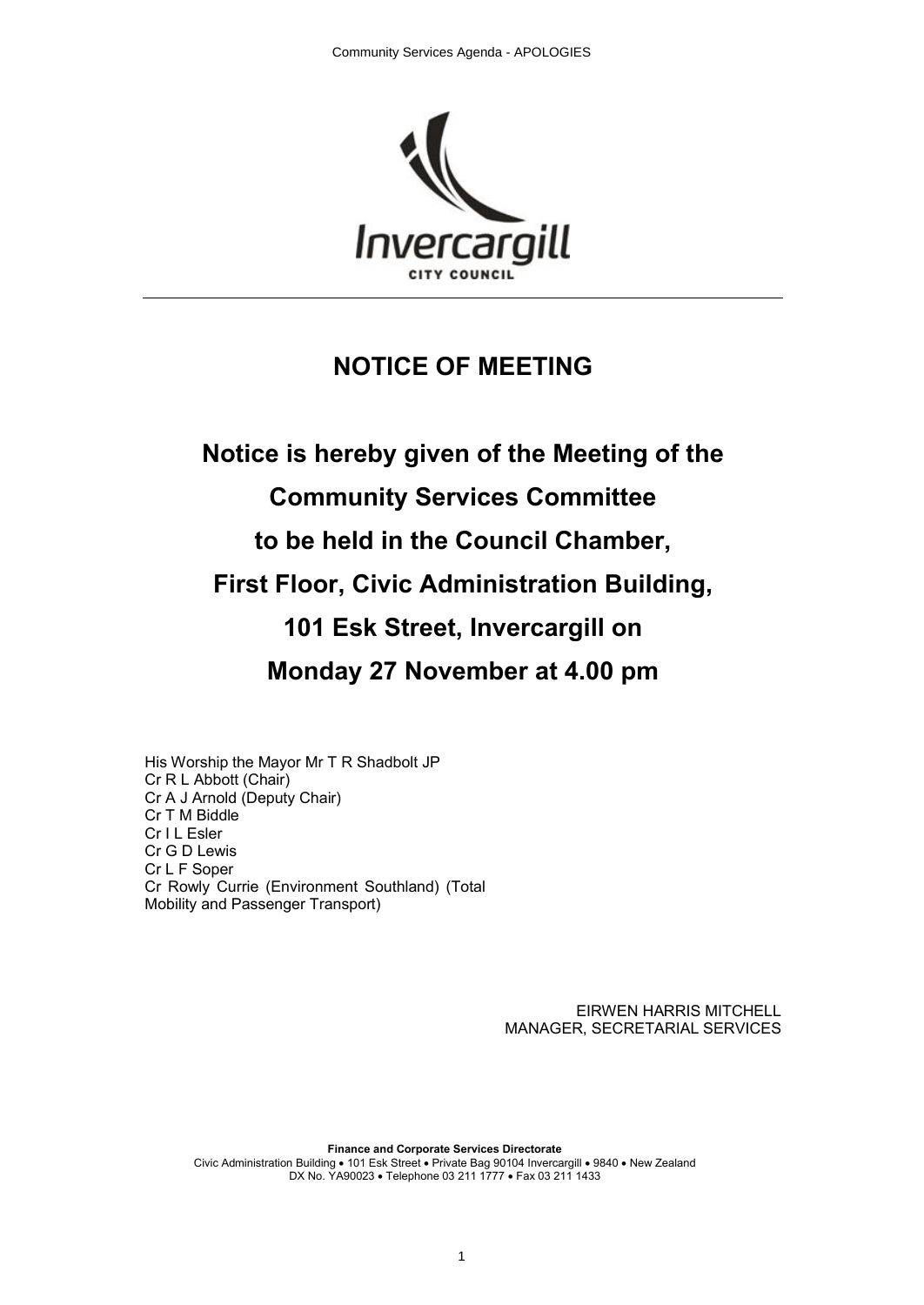# **A G E N D A**

**Page** 1. **APOLOGIES** Cr I L Esler and Cr L F Soper. 2. **PUBLIC FORUM** 3. **MONITORING OF SERVICE PERFORMANCE** 3.1 **LEVELS OF SERVICE 4** 3.1.1 *Community Development* **5** 3.1.2 *Libraries and Archives* **6** 3.1.3 *Pools* **11** 3.1.4 *Housing Care Service* **14** 3.1.5 *Bus and Transport* **16** 4. **MONITORING OF FINANCIAL PERFORMANCE** 4.1 **FINANCIALS 18** 4.1.1 *Community Development* **19** 4.1.2 *Libraries and Archives* **21** 4.1.3 *Pools* **22** 4.1.4 *Housing Care Service* **23** 4.1.5 *Bus and Transport* **24** 5. **OTHER BUSINESS** 5.1 **REPORT OF THE CHIEF EXECUTIVE** 5.1.1 *Community Development Projects* **25** 5.1.1.1 Appendix 1 **27**

# 6. **URGENT BUSINESS**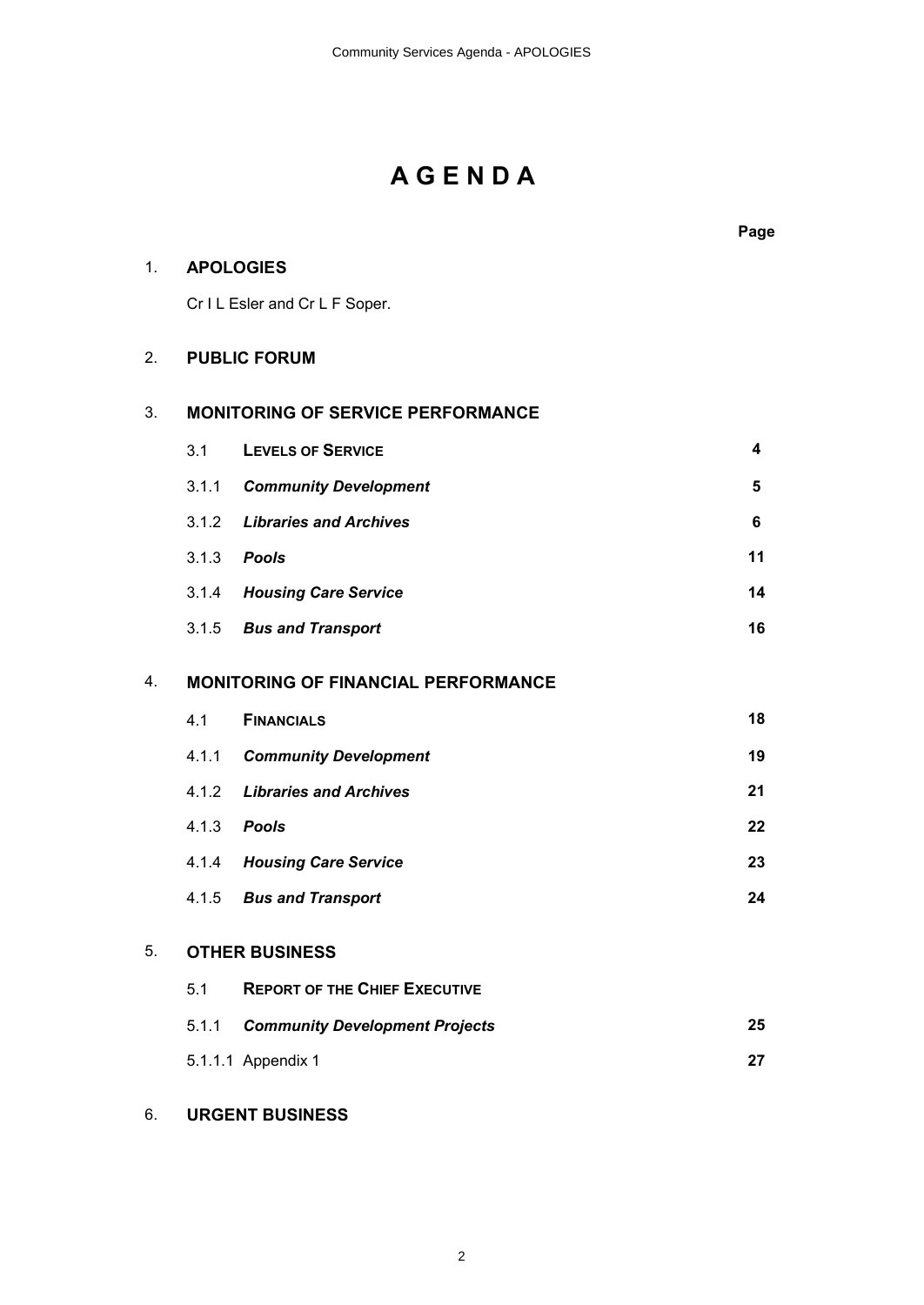# 7. **PUBLIC EXCLUDED SESSION**

Moved, seconded that the public be excluded from the following parts of the proceedings of this meeting; namely

*(a) Report of the Director of Works and Services*

The general subject of each matter to be considered while the public is excluded, the reason for passing this resolution in relation to each matter, and the specific grounds under Section 48(1)(d) of the Local Government Official Information and Meetings Act 1987 for the passing of this resolution are as follows:

| General subject of<br>each matter to be<br>considered | <b>Reason for</b><br>passing this<br>resolution in<br>relation to each<br>matter                                                                                                                  | Ground(s)<br>under Section<br>48(1) for the<br>passing of this<br>resolution |
|-------------------------------------------------------|---------------------------------------------------------------------------------------------------------------------------------------------------------------------------------------------------|------------------------------------------------------------------------------|
| (a) Housing Care<br><b>Rental Review for</b><br>2018  | Enable any local<br>authority holding<br>the information to<br>carry on, without<br>prejudice or<br>disadvantage,<br>negotiations<br>(including<br>commercial and<br>industrial<br>negotiations). | Section 7(2)(i)                                                              |

\*\*\*\*\*\*\*\*\*\*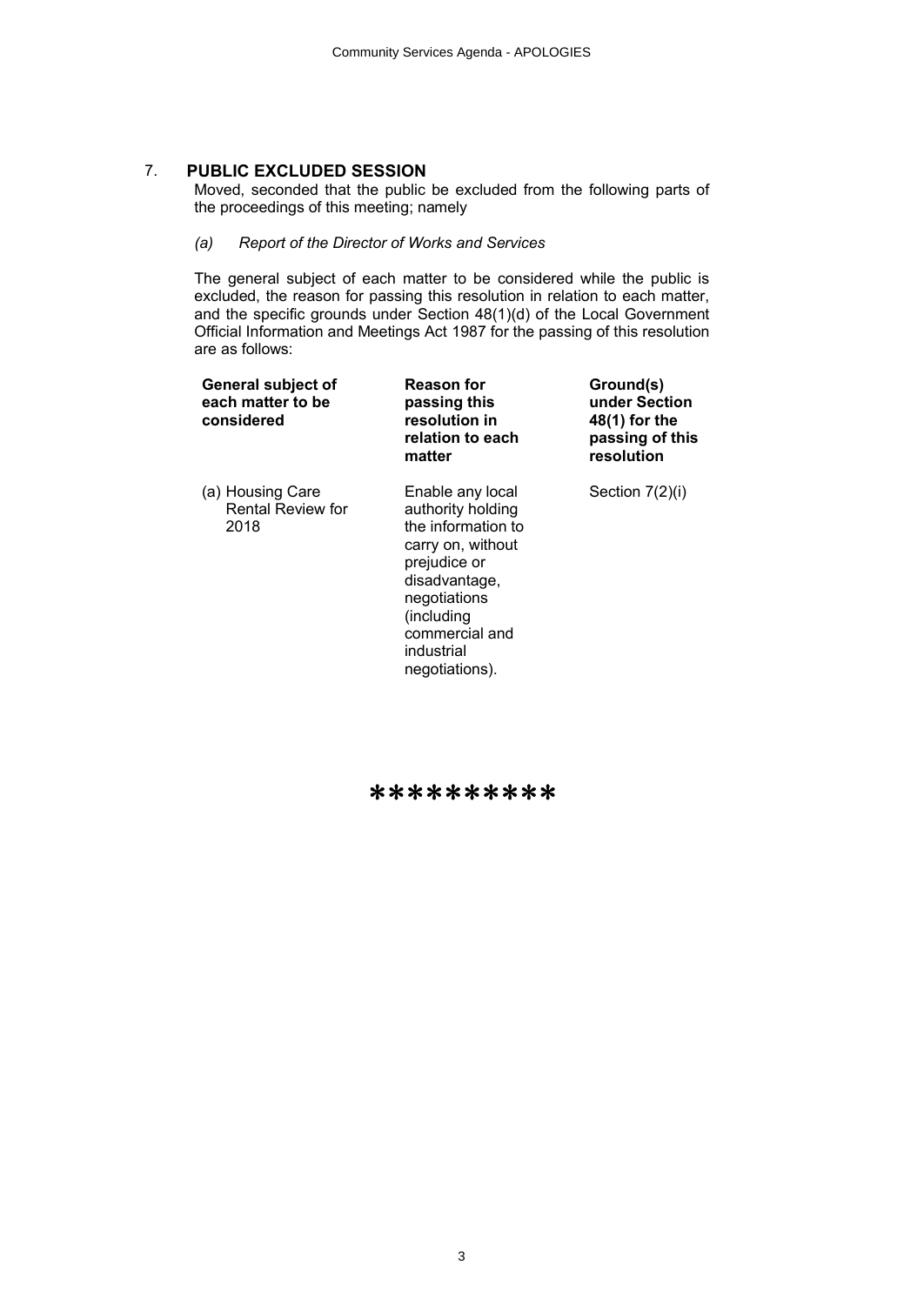# **TO: COMMUNITY SERVICES COMMITTEE**

# **FROM: THE DIRECTOR OF WORKS AND SERVICES**

# **MEETING DATE: MONDAY 27 NOVEMBER 2017**

## **MONITORING OF SERVICE PERFORMANCE**

| <b>Report Prepared by:</b> | Melissa Short - Manager, Strategy and Policy |
|----------------------------|----------------------------------------------|
|                            | Commentaries from individual managers        |

#### **SUMMARY**

Reporting on the Community Services levels of service measures for the period comprising 1 July 2017 to 30 September 2017.

#### **RECOMMENDATIONS**

### **It is recommended that the report be received.**

#### **IMPLICATIONS**

| 1. | Has this been provided for in the Long Term Plan/Annual Plan?                                                                      |
|----|------------------------------------------------------------------------------------------------------------------------------------|
|    | The report monitors performance in relation to levels of service measures identified<br>in the Long Term Plan and the Annual Plan. |
| 2. | Is a budget amendment required?                                                                                                    |
|    | No.                                                                                                                                |
| 3. | Is this matter significant in terms of Council's Policy on Significance?                                                           |
|    | No.                                                                                                                                |
| 4. | Implications in terms of other Council Strategic Documents or Council Policy?                                                      |
|    | No.                                                                                                                                |
| 5. | Have the views of affected or interested persons been obtained and is any further<br>public consultation required?                 |
|    | No.                                                                                                                                |
| 6. | Has the Child, Youth and Family Friendly Policy been considered?                                                                   |
|    | Yes.                                                                                                                               |

#### **FINANCIAL IMPLICATIONS**

No financial implications arise from this report.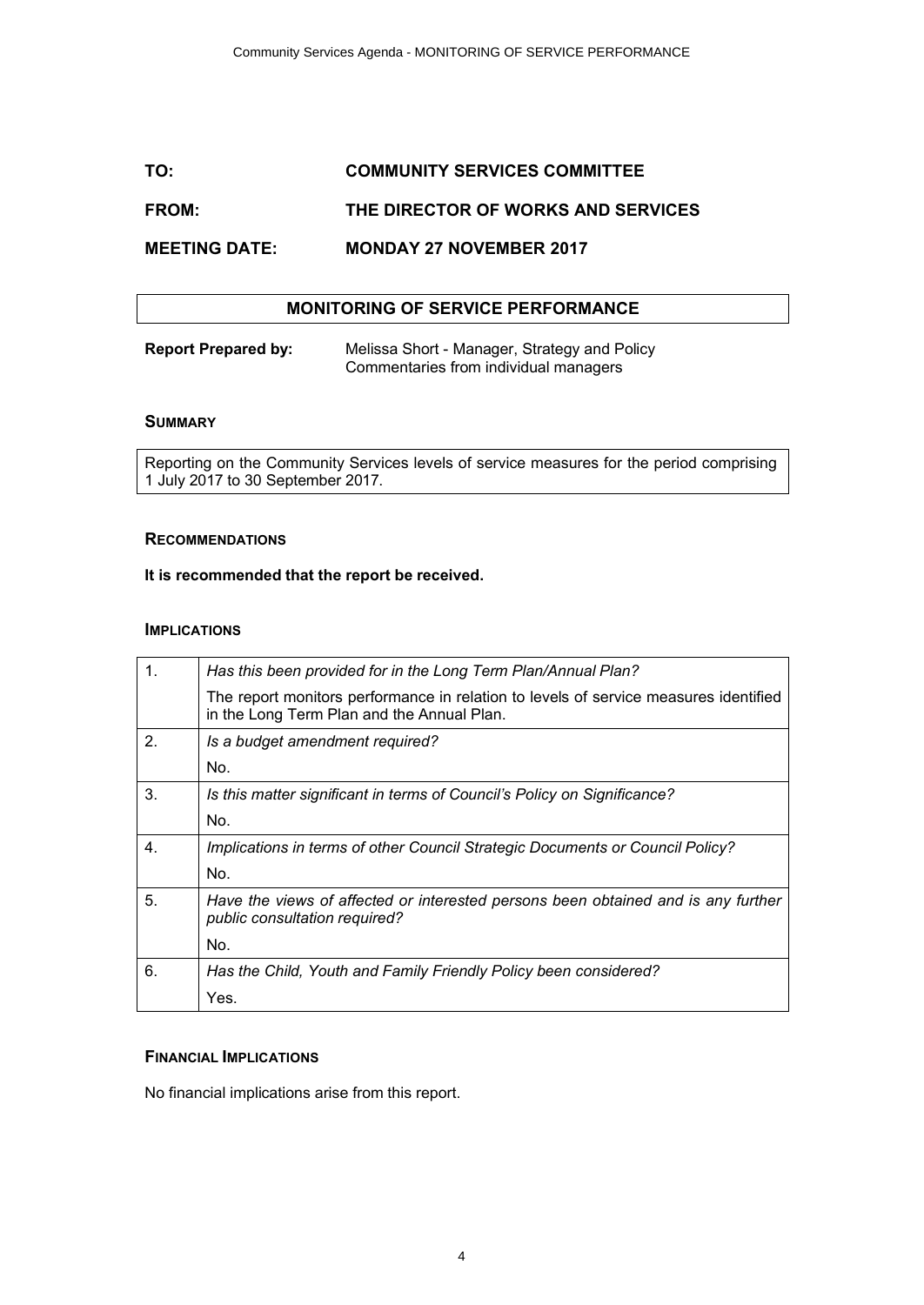# **COMMUNITY DEVELOPMENT**

|                                                        | 1 July 2017 to<br>30 September 2017 |
|--------------------------------------------------------|-------------------------------------|
| <b>Neighbourhood Support</b>                           |                                     |
| Number of households involved in Neighbourhood Support | 1.557                               |
| Number of groups involved in Neighbourhood Support     | 134                                 |



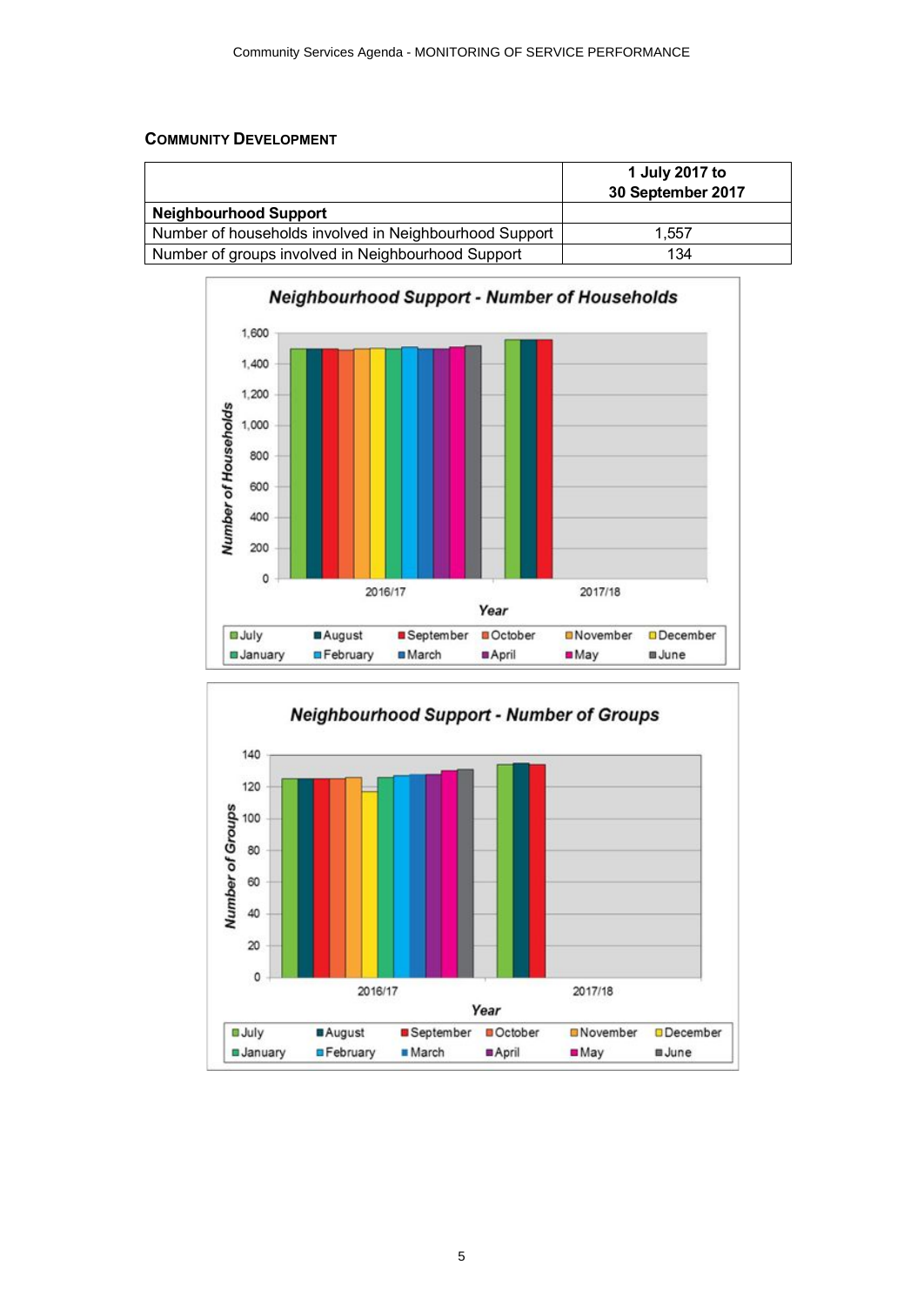## **COMMENTARY**

We have 135 groups involving 1,557 households. Growing neighbourhood support continues to be a challenge. One new group has been established with six members. Six groups are currently being re-established after the loss of multiple members and/or contact people. Cold calling in streets which do not have a group is not very successful. The good news is that we have two contact people who are renting the home they live in. Traditionally it has been difficult to engage with tenants.

> Commentary provided by Mary Napper Manager – Community Development



# **LIBRARIES AND ARCHIVES**

*Graph of Library Services Borrowing Levels*

# **COMMENTARY**

# **Visitor Numbers**

|                           | 2016    | 2017    |
|---------------------------|---------|---------|
| July                      | 45,077  | 46,368  |
| <b>Total</b>              | 45,077  | 46,368  |
| Total Year to Date        | 45,077  | 46,368  |
|                           |         |         |
|                           | 2016    | 2017    |
| August                    | 41,541  | 42,345  |
| Total                     | 41,541  | 42,345  |
| <b>Total Year to Date</b> | 86,618  | 88,713  |
|                           |         |         |
|                           | 2016    | 2017    |
| September                 | 40,757  | 41,574  |
| <b>Total</b>              | 40,757  | 41,574  |
| <b>Total Year to Date</b> | 127,375 | 130,287 |

Visitor numbers show a 2.2% increase with good attendance at school holiday programmes.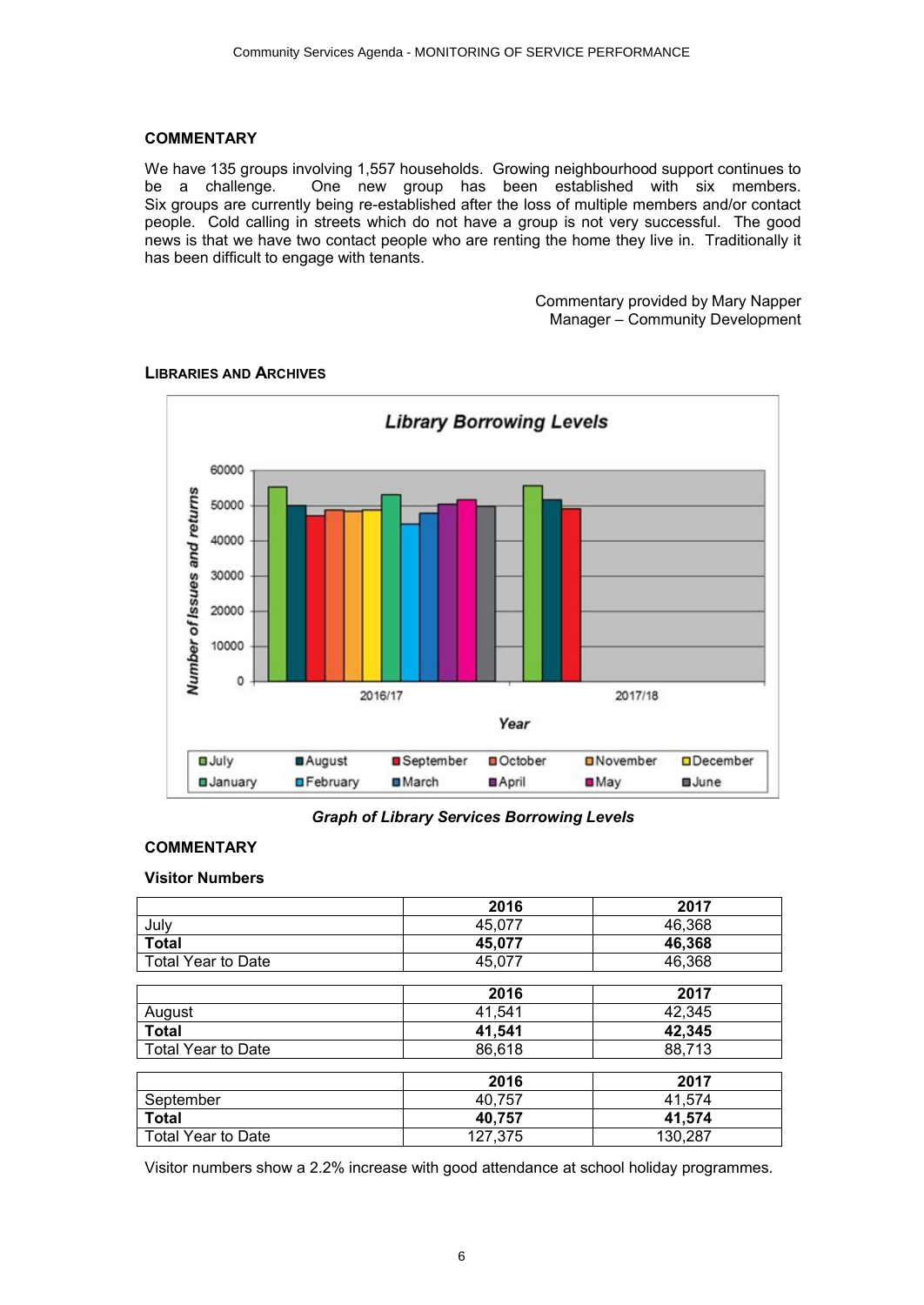# **Membership**

| From         | <b>Added July 2016</b> | <b>Added July 2017</b> |
|--------------|------------------------|------------------------|
| Invercargill | 252                    | 250                    |
| <b>Bluff</b> |                        |                        |
| Other        | Ю                      |                        |
| <b>Total</b> | 263                    | 267                    |

| From         | <b>Added August 2016</b> | <b>Added August 2017</b> |
|--------------|--------------------------|--------------------------|
| Invercargill | 229                      | 203                      |
| <b>Bluff</b> |                          |                          |
| Other        |                          |                          |
| <b>Total</b> | 238                      | 209                      |

| From         | <b>Added September 2016</b> | Added September 2017 |
|--------------|-----------------------------|----------------------|
| Invercargill | 189                         |                      |
| <b>Bluff</b> |                             |                      |
| Other        |                             |                      |
| <b>Total</b> | 197                         | 188                  |

# **Total Membership**

| From               | 2016/17 | 2017/18 |
|--------------------|---------|---------|
| Invercargill/Bluff | 675     | 637     |
| Other              | 23      |         |
| <b>Total</b>       | 698     | 664     |

Membership has shown a decrease of 4.8%.

# **Total Circulation**

| All Items                 | 2016    | 2017    |
|---------------------------|---------|---------|
| July                      | 55,268  | 55,634  |
| <b>Total</b>              | 55,268  | 55,634  |
| <b>Total Year to Date</b> | 55,268  | 55,634  |
|                           |         |         |
| All Items                 | 2016    | 2017    |
| August                    | 50,054  | 51,747  |
| <b>Total</b>              | 50,054  | 51,747  |
| <b>Total Year to Date</b> | 105,322 | 107,381 |

| All Items          | 2016    | 2017    |
|--------------------|---------|---------|
| September          | 47.109  | 49.136  |
| <b>Total</b>       | 47.109  | 49.136  |
| Total Year to Date | 152.431 | 156,517 |

Circulation shows a 2.6% increase with audiobooks proving increasingly popular.

# **E-Book/E-Audio Circulation Statistics**

|                    | <b>July 2016</b> | <b>July 2017</b> |
|--------------------|------------------|------------------|
| e-Books            | 1,359            | 1,323            |
| e-Audio            | 182              | 377              |
| <b>Total</b>       | 1.541            | 1.700            |
| Total Year to Date | 1.541            | .700             |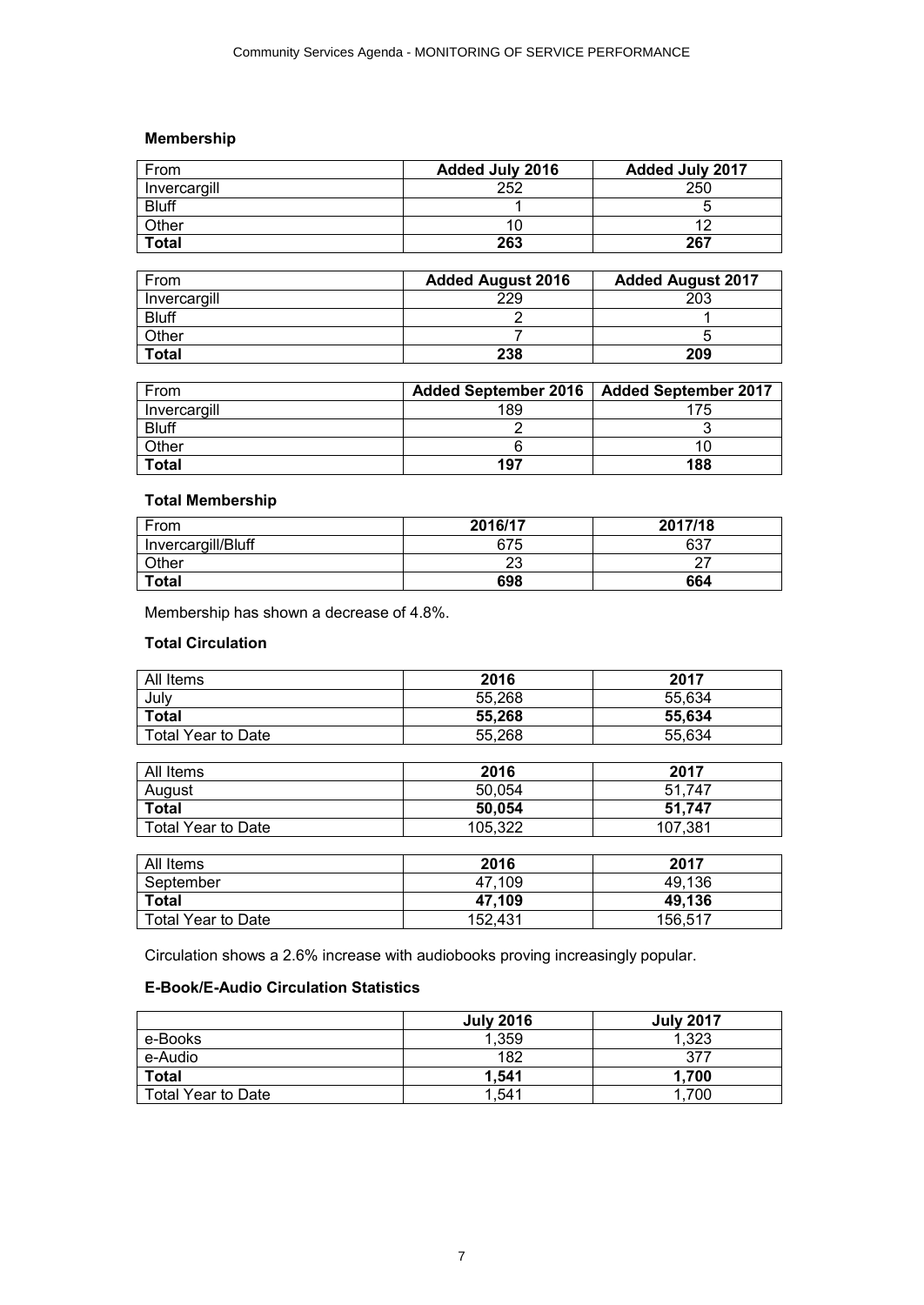|                    | August 2016 | August 2017 |
|--------------------|-------------|-------------|
| e-Books            | 1.397       | 1.437       |
| e-Audio            | 250         | 453         |
| <b>Total</b>       | 1.647       | 1,890       |
| Total Year to Date | 3,188       | 3.590       |

|                    | September 2016 | September 2017 |
|--------------------|----------------|----------------|
| e-Books            | 1.340          | .507           |
| e-Audio            | 238            | 355            |
| <b>Total</b>       | 1.578          | 1.862          |
| Total Year to Date | 4.766          | 5.452          |

#### **Total for Year**

|              | 2016/17 | 2017/18 |
|--------------|---------|---------|
| e-Books      | 4,096   | $+.267$ |
| e-Audio      | 670     | .185    |
| <b>Total</b> | 4,766   | 5,452   |

E-Book and e-Audio circulation shows a 1.4% increase with the main increase being in eAudio.

#### **Events/Programmes/Projects**

Keeping up with the Librarians



On 17 October an image created by our social media team to promote the library went viral. "Keeping up with the Librarians" received worldwide recognition and saw many interviews and articles being written about it. Highlights included; The Daily Mail, Buzzfeed, One News, The Project NZ and Sunrise Australia. The post saw the Facebook page receive over 2,000 new Facebook likes, and now has the Invercargill Library page sitting as the most liked library page in New Zealand. There have been connections made with libraries in the United States and this month we have had a visit from Cate Sweeney, Bee Cave Public Library, Texas.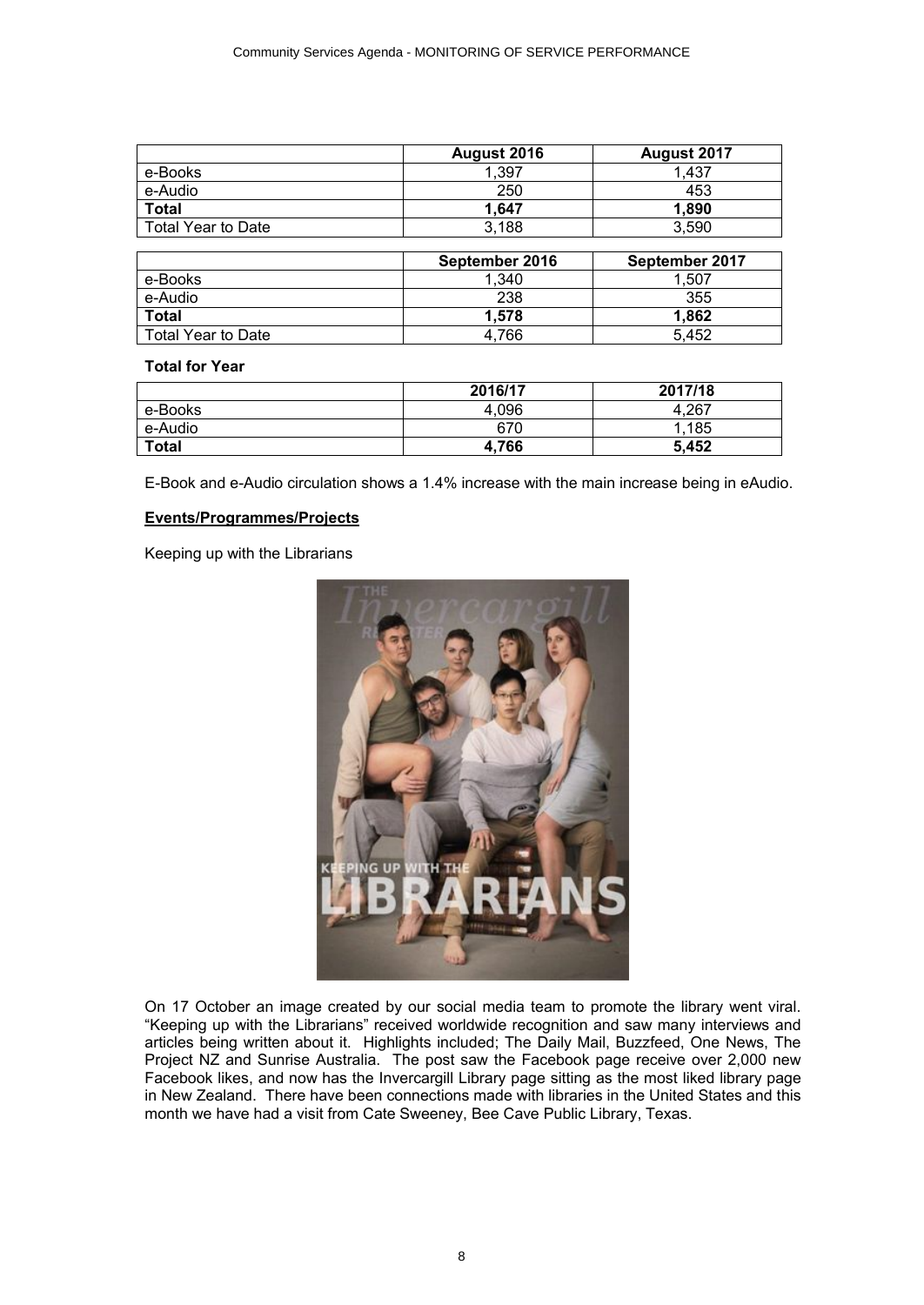#### **Halloween**

This year we continued our collaboration with Kari Graber, CBD Coordinator, to promote activities and increase visitor numbers coming into the CBD. On 28 October as part of the Halloween promotion, the Library provided treats and specifically a photo-booth with props. Connor Chamberlain took pictures of families who came dressed up in their Halloween costumes. 169 photographs were taken and these were posted on the library Facebook page which allowed users to share if they wanted to. The visitor count for the day showed 760 came into the children's area which is 170% more than the previous Saturday. This event has been very popular and we look forward to repeating this next year.



### **Mr Yipadee**

As part of a nationwide tour Dean O'Brien, Mr Yipadee, performed at the Invercargill Library on 27 October 2017. This is his second visit and he highlights the Yipadee purpose which is to inspire kids to 'Laugh, Love, and Believe in Themselves'. Mr Yipadee encourages children to read, sing and dance along to some of his best selling kids books/songs and the show includes props, instruments, and interactive comedy. The Learning and Activity Space was at capacity with 38 adults and 69 children attending this session.

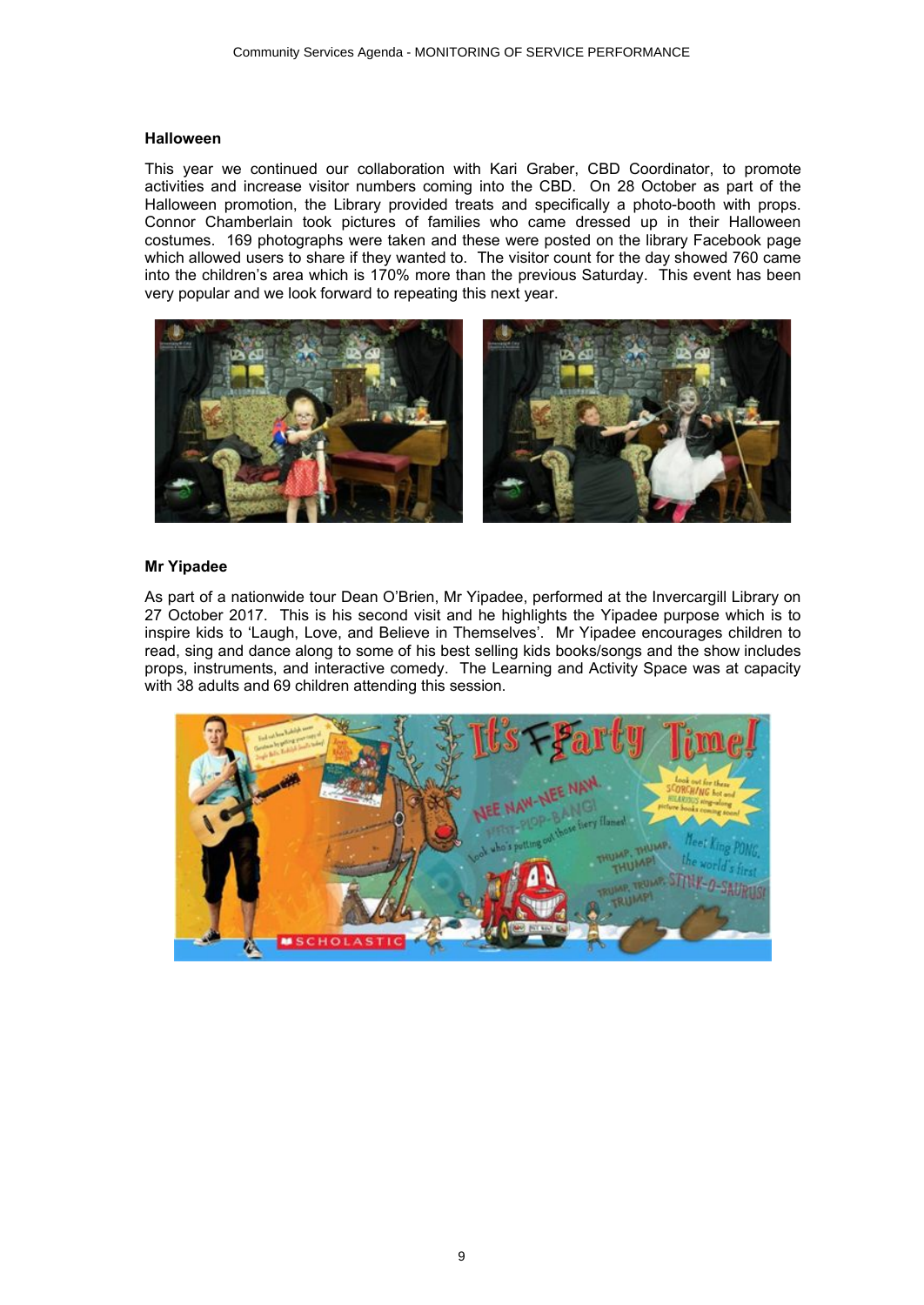#### **Plastic Free**

Following a suggestion from a staff member the Library decided to go plastic-free. Previously we have provided plastic bags for library users to carry their library items and from 1 November we have removed these and promoted the purchase of library branded reusable book bags. For the month of November these are being sold for \$1 and from December onwards for \$2. As part of the promotion we used Captain Planet, a 90's television character, to highlight the changes.



# **Holiday Programme in Bluff**

Planning is underway to provide a pilot summer holiday programme in Bluff to complement the activities that are provided in Invercargill. This will be reviewed in January 2018 to see if this is sustainable.

# **Meeting Spaces**

|                           | 2016 | 2017 |
|---------------------------|------|------|
| July                      | 54   | 52   |
| <b>Total</b>              | 54   | 52   |
| <b>Total Year to Date</b> | 54   | 52   |
|                           |      |      |
|                           | 2016 | 2017 |
| August                    | 50   | 50   |
| <b>Total</b>              | 50   | 50   |
| <b>Total Year to Date</b> | 104  | 102  |
|                           |      |      |
|                           | 2016 | 2017 |
| September                 | 52   | 59   |
| <b>Total</b>              | 52   | 59   |
| <b>Total Year to Date</b> | 156  | 161  |

Meeting spaces have had steady use with a small increase of 3% and there are also regular users of the display spaces as indicated below.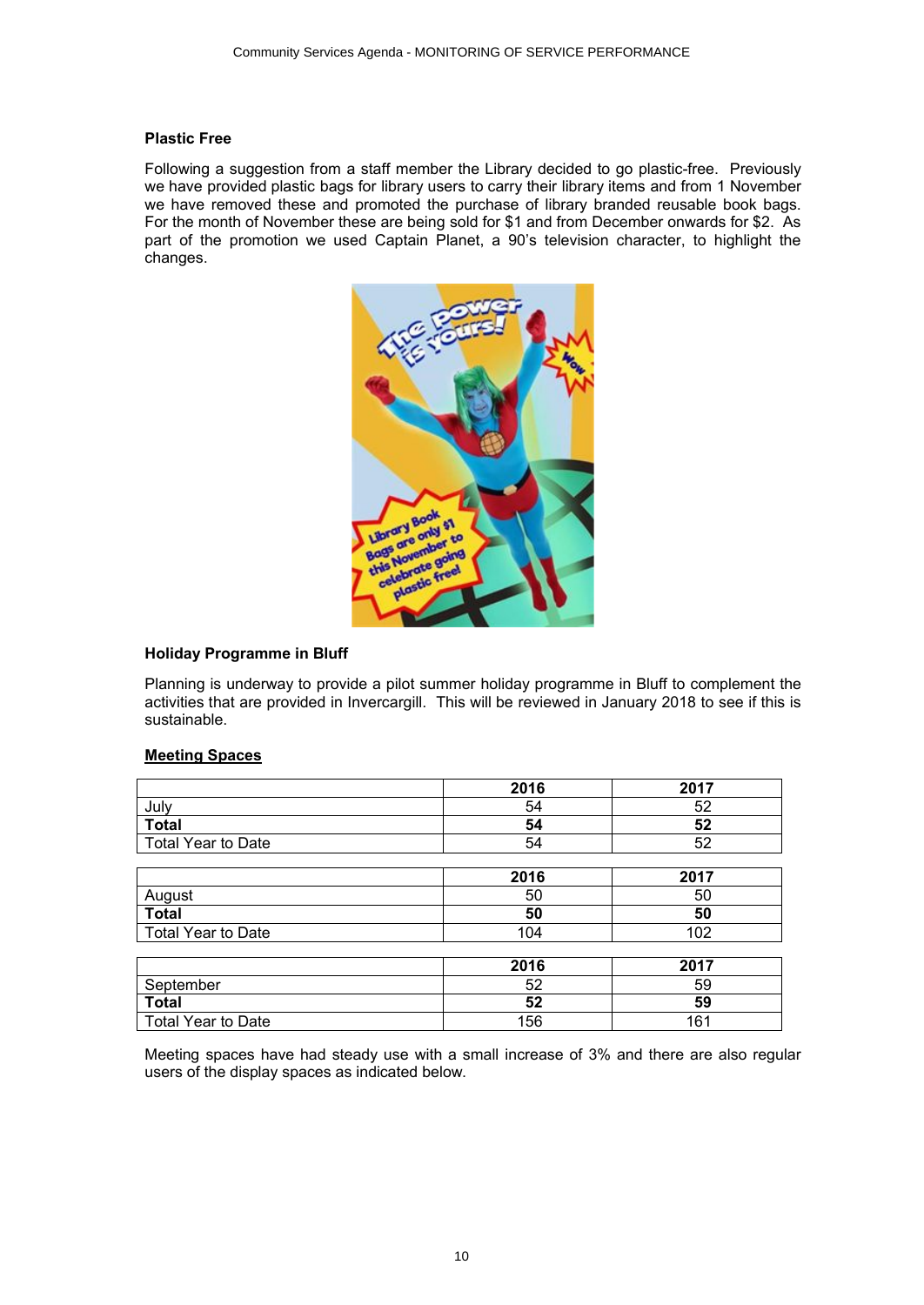# **Displays**

- ∑ Alzheimer's Society
- ∑ Barnardos
- ∑ Just4Kids
- ∑ Newfield Kindergarten
- ∑ Nga Kete Minimising Gambling Week
- ∑ Polyfest Artwork
- ∑ Southland Adult Literacy

#### Commentary provided by Marianne Foster Manager – Libraries and Archives

# **POOLS**

# **Use of Services**

Annual pool usage maintained at a minimum of six visits per head of population. *(LTP measure)*



*Graph of Pool Admission Numbers*

# **COMMENTARY**

# **Events**

# **September**

Fri 8th Water polo starts 3.30pm – 6pm Very limited lane swimming and Aqua jogging available Sat 9th SBS Wayne Evens Memorial Meet #3 Deep end of the main pool & waterslide closed 3pm – 7pm

11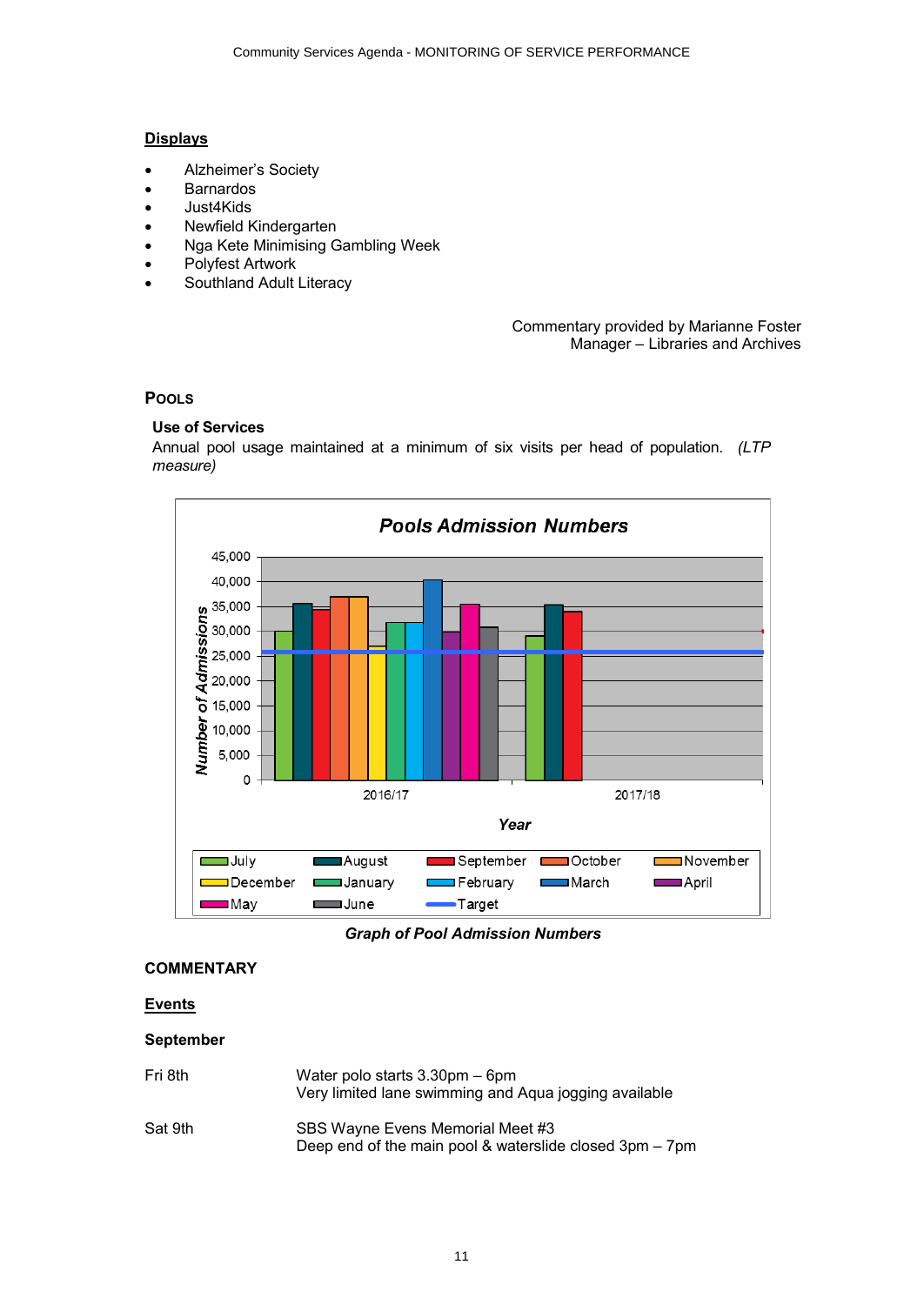| Sun 24th               | Southland Short Course Champs<br>Deep end of the main pool and waterslide closed<br>$8.30$ am $-12$ pm $8.1$ pm $-5$ pm         |
|------------------------|---------------------------------------------------------------------------------------------------------------------------------|
| <b>October</b>         |                                                                                                                                 |
| $2nd - 13th$           | School Holiday Programme                                                                                                        |
| Sun 8th                | National Synchronised Swimming Champs<br>Deep end & waterslide closed 4pm - 8pm                                                 |
| Mon 9th                | National Synchronised Swimming Champs                                                                                           |
| Tue 10th               | Deep end & waterslide closed 6am - 6pm<br>National Synchronised Swimming Champs<br>Deep end & waterslide closed 7.30am - 7.30pm |
| Wed 11th               | National Synchronised Swimming Champs<br>Deep end & waterslide closed 9am - 5.30pm                                              |
| Thur 12th              | National Synchronised Swimming Champs<br>Deep end & waterslide closed 8am - 4pm                                                 |
| Mon 16th -<br>Tue 17th | NZ Synchro training camp                                                                                                        |
| Sat 21st               | Orca Labour Weekend Swim Meet<br>50m main pool & hydroslide closed 7.30am - 12.30pm &<br>$4.30pm - 8.00pm$                      |
| Sun 22nd               | Orca Labour Weekend Swim Meet<br>50m main pool & hydroslide closed 8.30am - 12.00pm &<br>$2.30pm - 6.00pm$                      |
| Mon 23rd               | Labour Day<br>Pool open 11am - 4.00pm                                                                                           |

With the large number of events on during September and October, and with the school holidays in early October the pools were particularly busy during the past two months. During the first week of the holidays a count of 1,856 admissions was recorded for one day.

#### **Southland Basketball Partnership**

In conjunction with Southland Basketball and Sport Southland, Splash Palace has helped facilitate a 'healthy reward option' for the Southland Basketball Miniball competition. This involved providing Splash Palace 2 for 1 vouchers as Player of the Day prizes. This has been hugely successful for all parties. Anecdotal feedback from Sport Southland is that these prizes are very popular with the young players

<<Southland Basketball partnership with Healthy Families\_Southland Express.pdf>>

#### **National Synchronised Swimming Championships**

During early October the National Synchronised Swimming Championships were held at Splash Palace. This event was attended by teams from throughout New Zealand and included, for the first time this year, teams from China and French Caledonia.

Feedback from event organisers and teams was extremely positive with many indicating how impressed (and indeed envious) they were of the staff and the facility here.

### **Sauna**

During the end of September / beginning of October the Sauna seating was rebuilt / refreshed. This particular part of the facility is extremely well used and as part of the refresh all seating was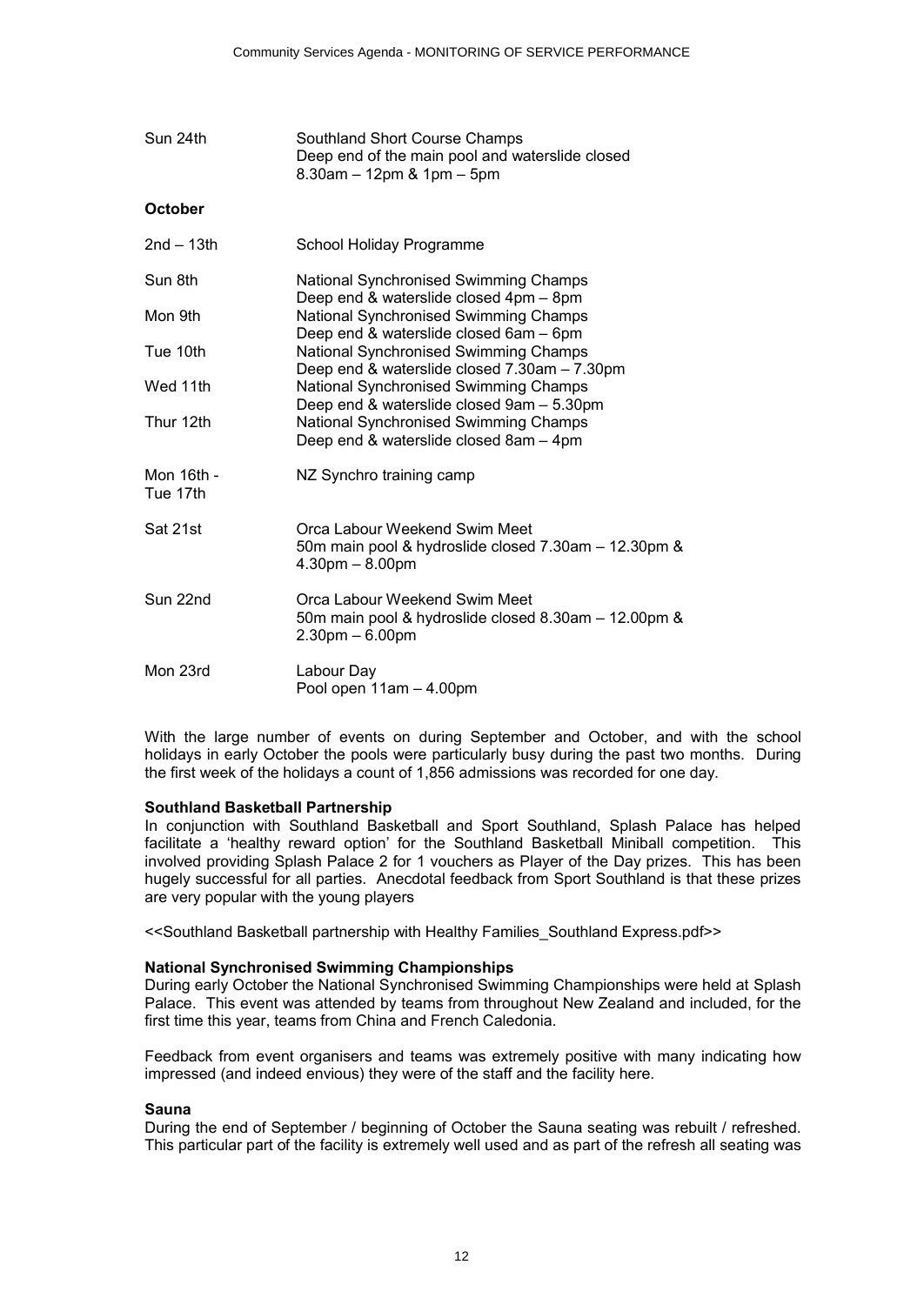replaced in a modular design that will allow us to fix individual parts of the seating when required with minimal downtime.

#### **Bluff opened end of September**

The Bluff pool opened at the end of September and initial reports regarding attendance look good.

During the school holidays snapshots of admissions show there were 60-80 children in the facility at any one time.

#### **Health and Safety**

There were no major Health and Safety events during September or October

#### **September**

First Aid: 5 Pool Rescue: 1

#### **October**

| First Aid:   | 8 |
|--------------|---|
| Pool Rescue: |   |

#### **Admissions**

During September, door counters recorded the following:

Entries: 37,614 Change Room Use: 52,250

During October, door counters recorded the following:

Entries: 40,711 Change Room Use: 60,599

> Commentary provided by Peter Thompson Manager – Aquatic Services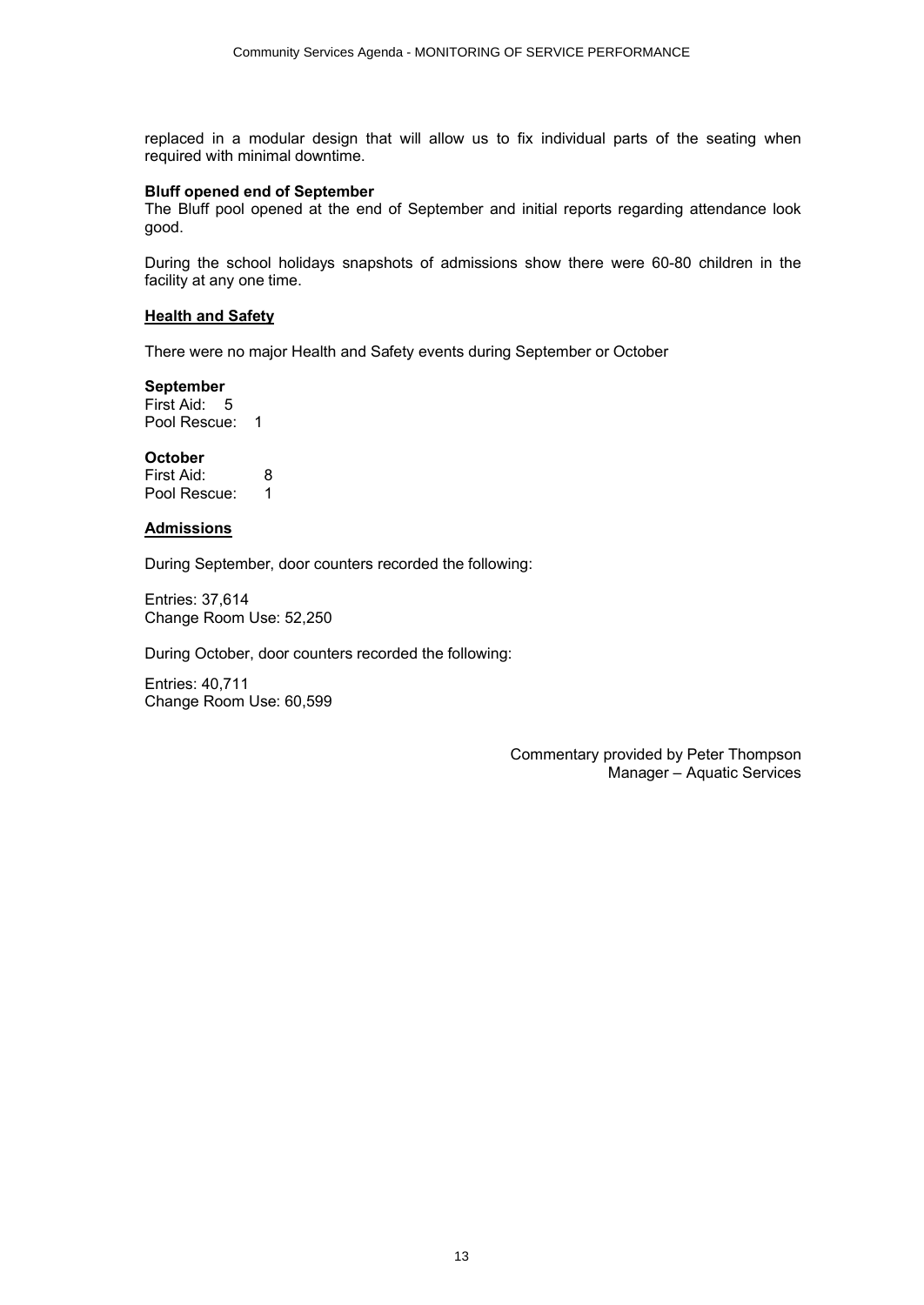



*Graph of Housing Care Occupancy Rates*

# **Waiting List Activity**

|                                        | September 2017 | August 2017 | <b>July 2017</b> |
|----------------------------------------|----------------|-------------|------------------|
| Invercargill                           | 14             | 13          | 9                |
| <b>Bluff</b>                           |                |             | 1                |
| <b>Invercargill Supplementary</b>      | 20             | 20          | 19               |
| Invercargill Registrations of Interest |                | 9           | 9                |
| <b>Bluff Supplementary</b>             |                |             |                  |
| <b>Bluff Registrations of Interest</b> |                |             |                  |
| <b>Totals</b>                          | 34             | 42          | 38               |
|                                        | September 2017 | August 2017 | <b>July 2017</b> |
| Applications received                  | 3              |             | 4                |
| <b>Tenancy Exits</b>                   |                | 1           | 5                |
| <b>Vacant Units</b>                    |                | 2           | 4                |

# **COMMENTARY**

The occupancy level for September was 99.18%. Given the present tightness of the housing market and our own occupancy levels we are no longer accepting registrations of interest as there is no probability of being housed. We are using the current eligibility criteria to determine whether applicants are placed on the priority or supplementary lists.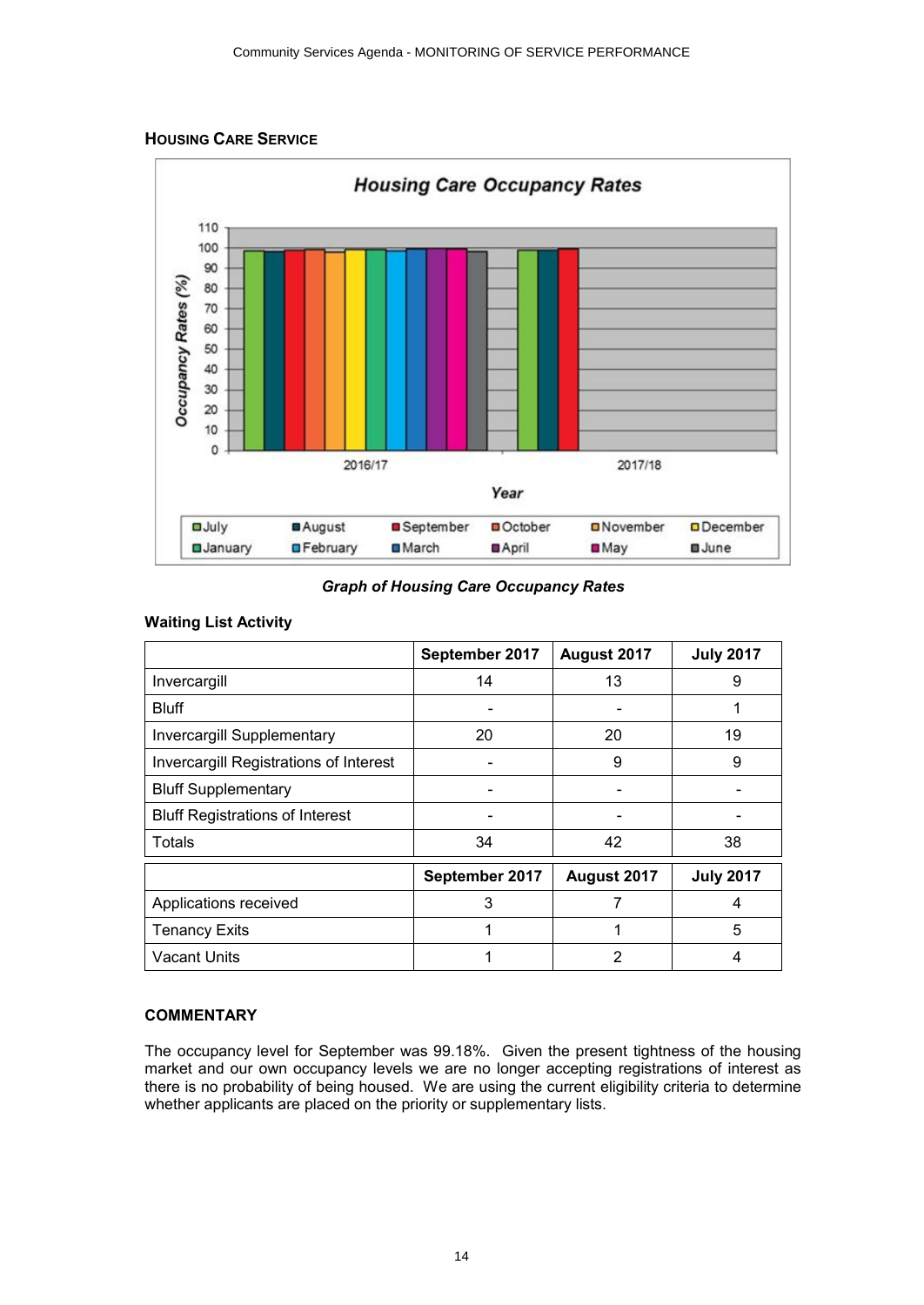## **Complex Visits/Maintenance**

There were 21 annual inspections and three post moving in inspections for the month with minimal issues. The following complexes have had work completed or scheduled.

- Clarendon Court/Stirrat Street ground upgrades which should provide more parking without having to park on gardens.
- ∑ Double glazing two complete units at Leet Street and a couple of windows at Yarrow Street.
- ∑ Porch timbers replaced at Waverly Street.
- Fibre has been installed at Janet Street and Adamson Crescent, and we are working with Chorus to install fibre at Waverly Street.
- ∑ Quotation requests have been sent out to painting contractors to do exterior painting at five complexes.

Commentary provided by Stephen Ridden Corporate Services Manager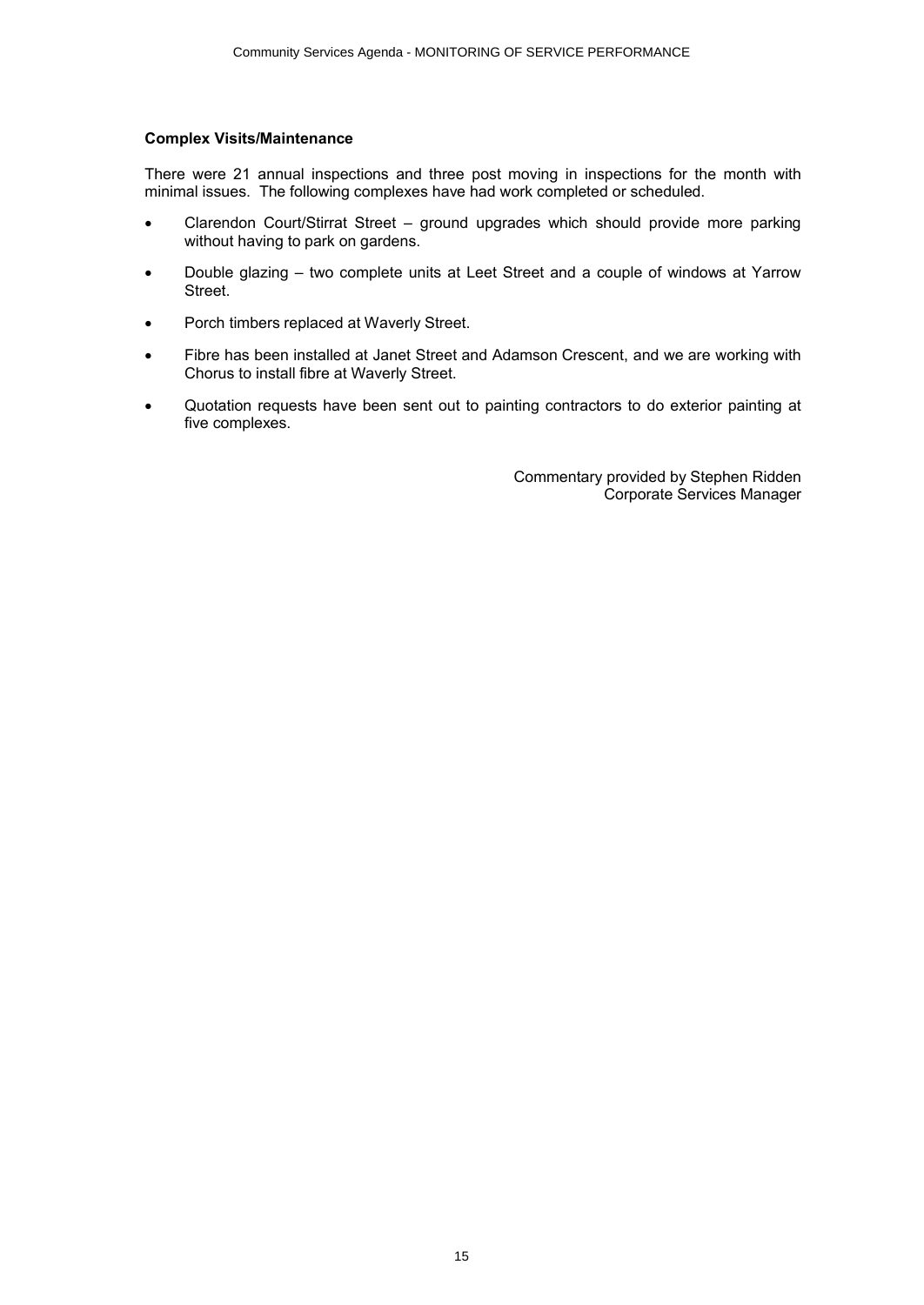

#### **BUS AND TRANSPORT**





#### **COMMENTARY**

Council's contractors have received the replacement buses and these are being prepared for use on the existing routes. These buses have been repainted and substantial work undertaken to improve their condition. We are anticipating the bus users will feel the improved travel ride and this will make their journey more pleasant. There is no planned start date and the Plasma buses will be gradually introduced once the equipment has been transferred over and the signwriting added. Advertising is also planned to highlight this change and acknowledge we have addressed one of the customer feedback issues raised. The buses have a wide single door and are fully accessible. We will welcome feedback from our customers. It is hoped that this change in bus fleet will begin to reverse the decline in patronage.

The Regional Ticketing System continues to be developed and the anticipated start date is mid-April. The changes will need to be communicated which will involve lots of advertising.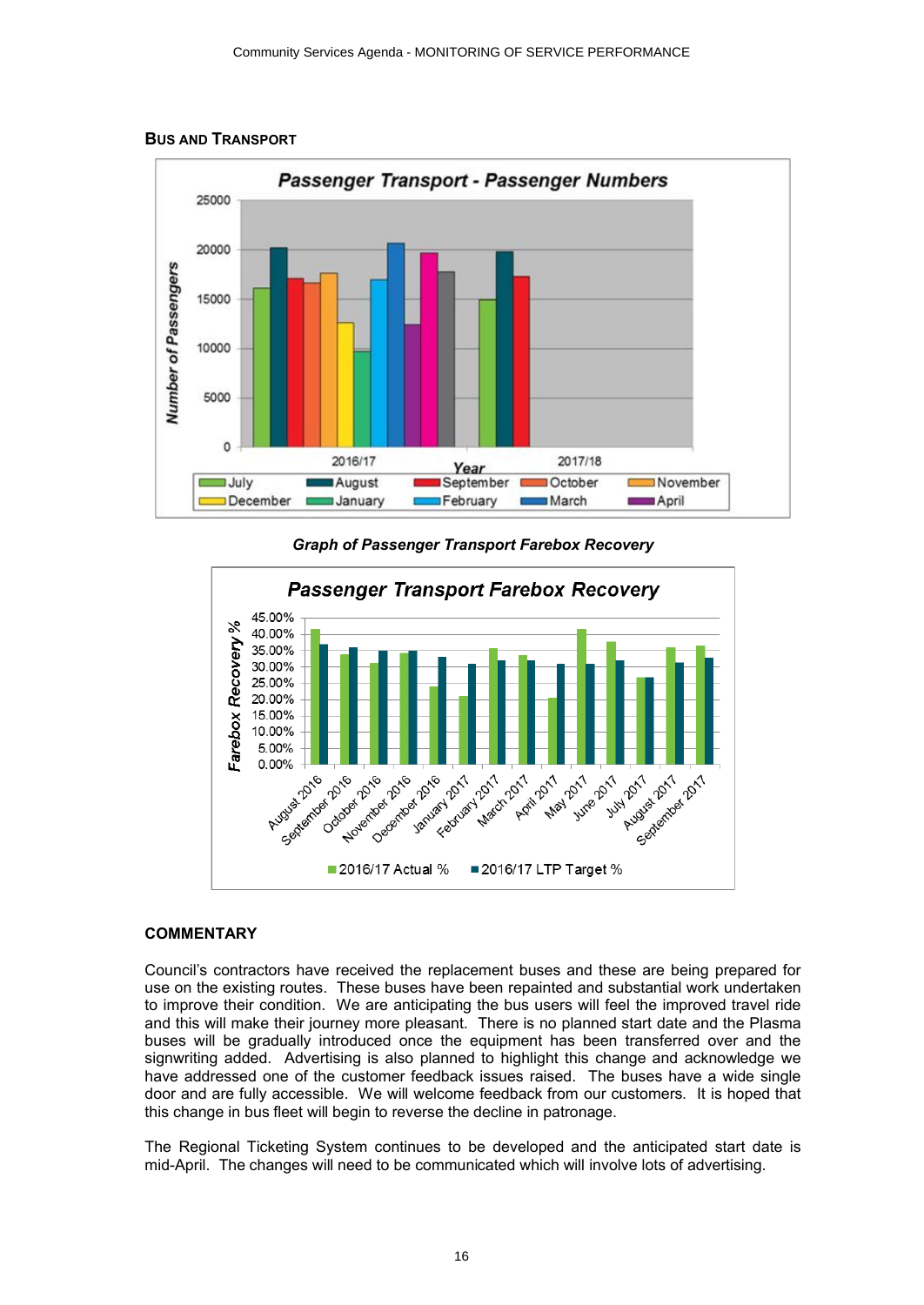We are planning to align with the other regions and make a small change to the current transfers available. We need to withdraw the cross city free transfer and this will be substituted with a free transfer (within 30 minutes of travel) for all users who pay with a Bus Smart card. This means you will be able to travel into the Bus Smart Hub and then catch the next bus so long as your original trip was paid by Bus Smart card. There will not be a ticket issued but the card will automatically understand the travel and recalculate the fare at zero.

The owners of the Reading Cinema have also had discussions over the planned repair options for the veranda in Dee Street. They are planning to make improvements including repainting steel work and new roofing but are also considering if replacement may be more advantageous. If this was to occur discussions may be required to consider how improved weather protection and seating could be incorporated into the area.

The Regional Public Transport Plan is currently out for consultation and feedback is being sought on the key issues for the services provided. Submissions close on 15 December 2017.

> Commentary provided by Russell Pearson Manager – Roading

\*\*\*\*\*\*\*\*\*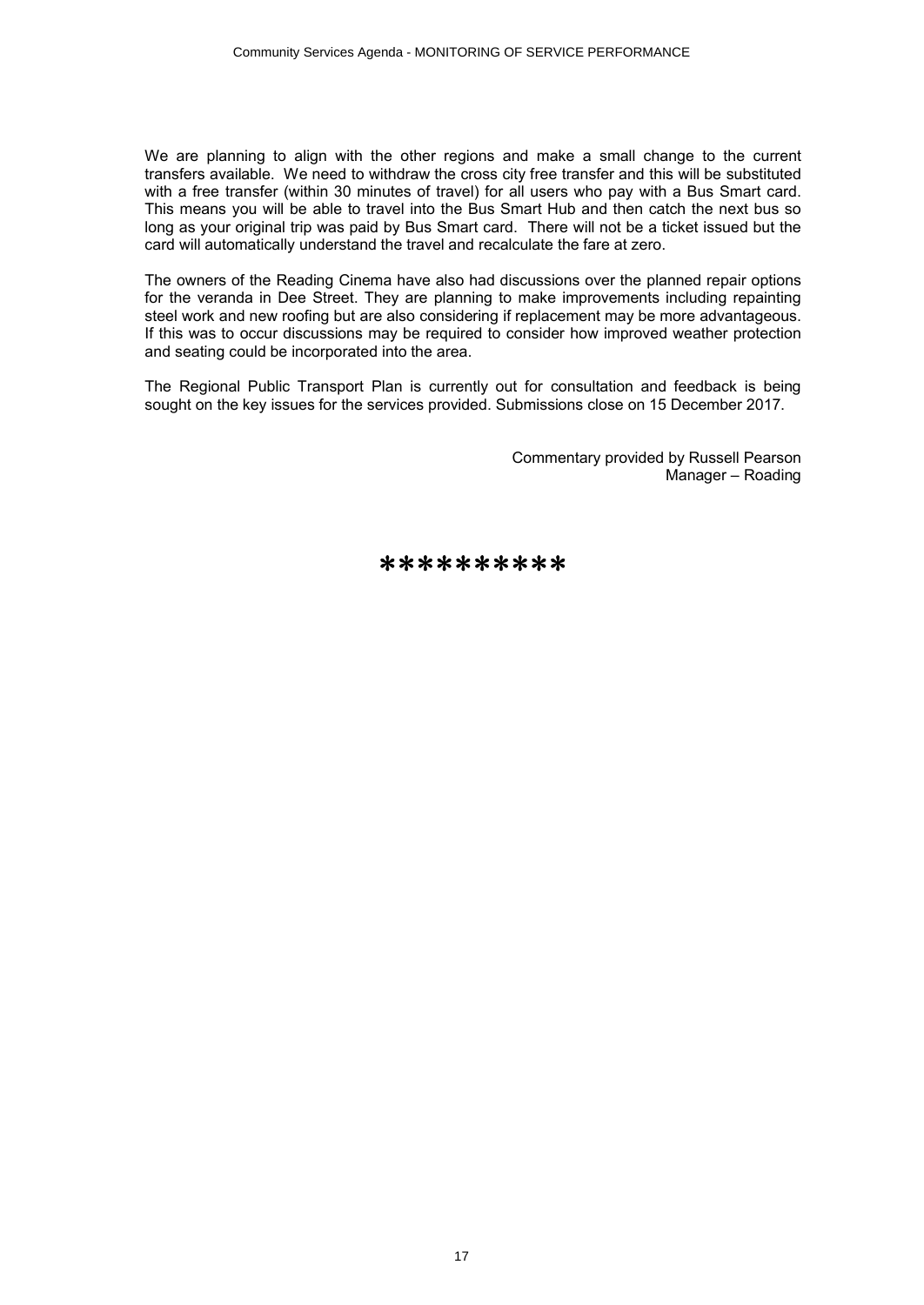# **TO: COMMUNITY SERVICES COMMITTEE**

# **FROM: THE DIRECTOR OF WORKS AND SERVICES**

## **MEETING DATE: MONDAY 27 NOVEMBER 2017**

# **MONITORING OF FINANCIAL PERFORMANCE**

**Report Prepared by:** Cameron McIntosh – Director of Works and Services

#### **SUMMARY**

Financial commentary for activities reporting to the Community Services Committee for the three month period to 30 September 2017.

#### **RECOMMENDATIONS**

#### **That this report be received**

#### **IMPLICATIONS**

| 1. | Has this been provided for in the Long Term Plan/Annual Plan?                                                      |
|----|--------------------------------------------------------------------------------------------------------------------|
|    | Yes.                                                                                                               |
| 2. | Is a budget amendment required?                                                                                    |
|    | No.                                                                                                                |
| 3. | Is this matter significant in terms of Council's Policy on Significance?                                           |
|    | No.                                                                                                                |
| 4. | Implications in terms of other Council Strategic Documents or Council Policy?                                      |
|    | No.                                                                                                                |
| 5. | Have the views of affected or interested persons been obtained and is any further<br>public consultation required? |
|    | Not applicable.                                                                                                    |
| 6. | Has the Child, Youth and Family Friendly Policy been considered?                                                   |
|    | Yes.                                                                                                               |

#### **FINANCIAL IMPLICATIONS**

The financial commentary and financial accounts are provided for information.

# \*\*\*\*\*\*\*\*\*\*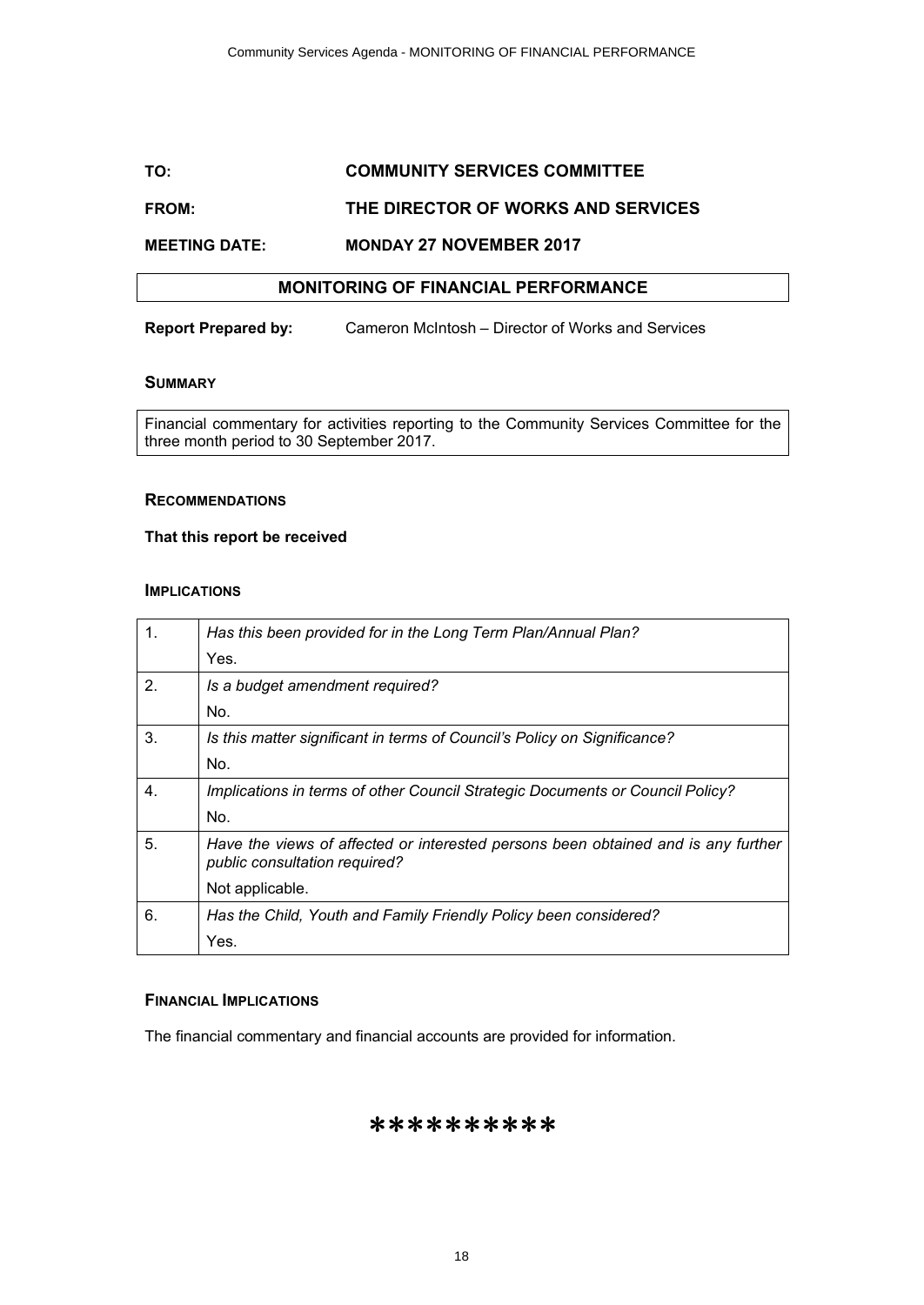# Community Services Agenda - MONITORING OF FINANCIAL PERFORMANCE<br>Business Unit 100000 - Community Services

|                                              |             | <b>Sep YTD</b> |            |                            | 2017 / 18     |
|----------------------------------------------|-------------|----------------|------------|----------------------------|---------------|
|                                              | Actual      | <b>Budget</b>  | Variance   | Remaining<br><b>Budget</b> | <b>Budget</b> |
| <b>Internal Revenue</b>                      | 39,997      | 67,300         | (27, 303)  | 229,203                    | 269,200       |
| <b>Fees &amp; Charges Revenue</b>            | 718,543     | 759,922        | (41, 379)  | 2,347,251                  | 3,065,794     |
| <b>Grants &amp; Subsidies Revenue</b>        | 248,654     | 264,238        | (15, 584)  | 1,145,592                  | 1,394,246     |
| <b>Financial Revenue</b>                     | 22,355      | 1,958          | 20,397     | 73,672                     | 96,027        |
| <b>Total Revenue</b>                         | 1,029,548   | 1,093,417      | (63, 869)  | 3,795,718                  | 4,825,267     |
| <b>Internal Expenditure</b>                  | 1,043,340   | 1,043,207      | 133        | 3,129,487                  | 4,172,827     |
| <b>Staff Expenditure</b>                     | 903,048     | 940,908        | (37, 860)  | 3,170,063                  | 4,073,111     |
| <b>Administration Expenditure</b>            | 101,130     | 122,445        | (21, 315)  | 415,554                    | 516,684       |
| <b>Financial Expenditure</b>                 | (8, 477)    | 1,824          | (10, 301)  | 15,773                     | 7,296         |
| <b>Grants &amp; Subsidies Expenditure</b>    | 1,770       | 258            | 1,512      | (738)                      | 1,032         |
| <b>Repairs &amp; Maintenance Expenditure</b> | 20,627      | 20,446         | 181        | 68,371                     | 88,998        |
| <b>Operational Expenditure</b>               | 522,359     | 615,902        | (93, 543)  | 2,028,680                  | 2,551,039     |
| <b>Depreciation Expenditure</b>              | 163,144     | 211,704        | (48, 560)  | 683,672                    | 846,816       |
| <b>Total Expenditure</b>                     | 2,746,941   | 2,956,693      | (209, 752) | 9,510,863                  | 12,257,804    |
| <b>Operating Surplus / (Deficit)</b>         | (1,717,393) | (1,863,276)    | 145,883    | (5,715,144)                | (7, 432, 537) |
| <b>Capital Expenditure</b>                   | 93,697      | 174,040        | (80, 343)  | 1,129,452                  | 1,223,149     |
| <b>Capital Funding</b>                       | (16,039)    | 0              | (16,039)   | (607, 229)                 | (623, 268)    |
| <b>Cash Back Depreciation</b>                | 156,824     | 206,049        | (49, 224)  | 667,371                    | 824,195       |
| <b>Rates Required</b>                        | 1,638,226   | 1,831,267      | (193, 041) | 5,569,997                  | 7,208,223     |

# **Commentary:**

The Community Services Committee is \$193,041 under budget for the first three months to September 2017. A departmental breakdown and commentary follows.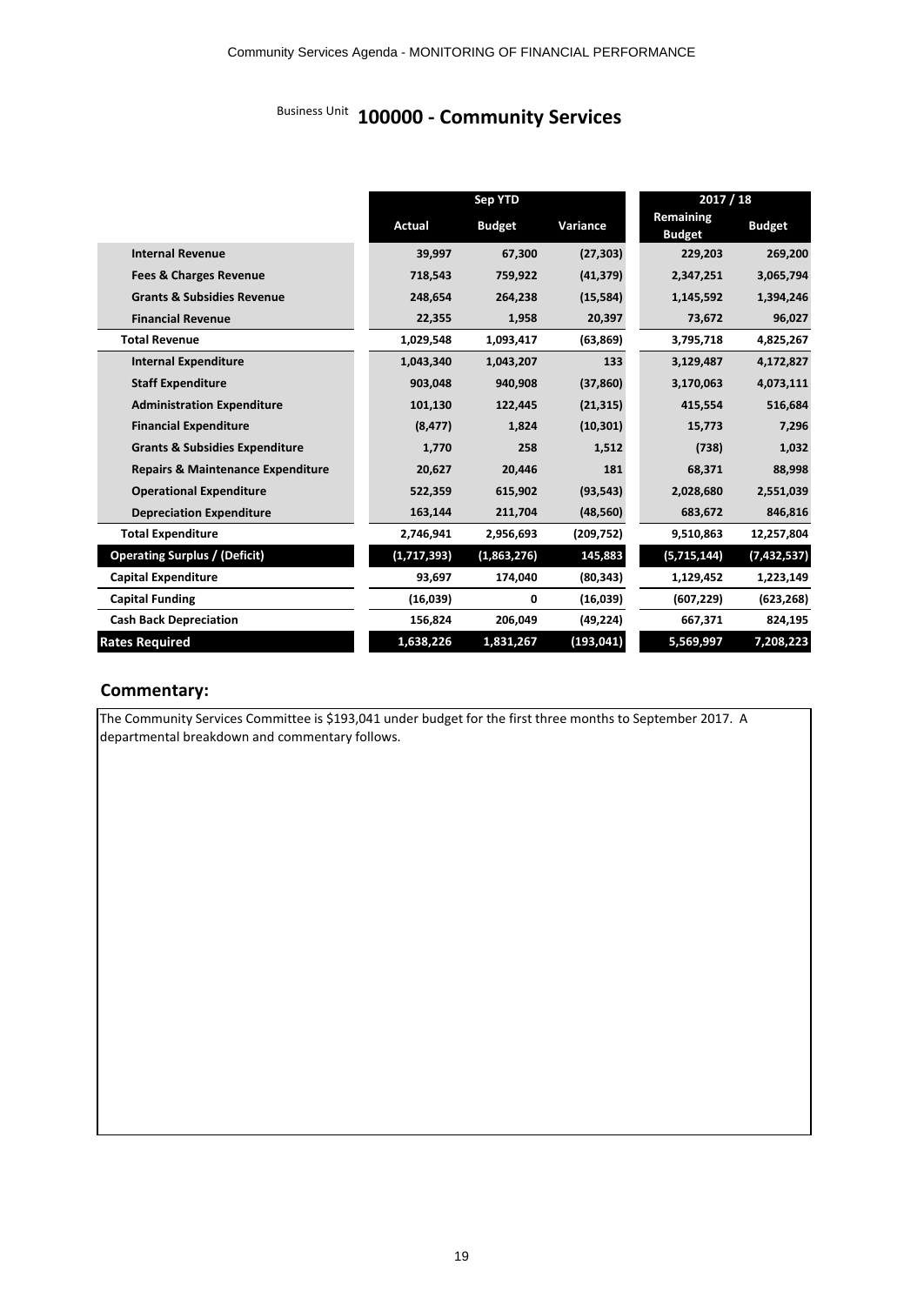# Business Unit **110000 - Community Services - Community Development**

|                                              |             | Sep YTD       |           |                            | 2017 / 18     |
|----------------------------------------------|-------------|---------------|-----------|----------------------------|---------------|
|                                              | Actual      | <b>Budget</b> | Variance  | Remaining<br><b>Budget</b> | <b>Budget</b> |
| <b>Grants &amp; Subsidies Revenue</b>        | 10,939      | $\mathbf{0}$  | 10,939    | (10, 939)                  | $\mathbf{0}$  |
| <b>Financial Revenue</b>                     | 350         | 882           | (532)     | 2,107                      | 2,457         |
| <b>Total Revenue</b>                         | 11,289      | 882           | 10,407    | (8,832)                    | 2,457         |
| <b>Internal Expenditure</b>                  | 10,414      | 10,281        | 133       | 30,712                     | 41,126        |
| <b>Staff Expenditure</b>                     | 35,377      | 34,710        | 667       | 114,925                    | 150,301       |
| <b>Administration Expenditure</b>            | 2,548       | 8,331         | (5,784)   | 38,183                     | 40,730        |
| <b>Financial Expenditure</b>                 | 871         | 1,259         | (388)     | 4,167                      | 5,038         |
| <b>Repairs &amp; Maintenance Expenditure</b> | $\mathbf 0$ | 817           | (817)     | 3,266                      | 3,266         |
| <b>Operational Expenditure</b>               | 4,041       | 16,695        | (12, 654) | 62,738                     | 66,779        |
| <b>Depreciation Expenditure</b>              | 92          | 150           | (58)      | 508                        | 600           |
| <b>Total Expenditure</b>                     | 53,343      | 72,243        | (18,900)  | 254,498                    | 307,841       |
| <b>Operating Surplus / (Deficit)</b>         | (42, 055)   | (71, 361)     | 29,307    | (263, 330)                 | (305, 384)    |
| <b>Capital Funding</b>                       | (261)       | 0             | (261)     | 4,002                      | 3,741         |
| <b>Rates Required</b>                        | 41,794      | 71,361        | (29, 568) | 267,331                    | 309,125       |

# **Commentary:**

Community Development – The activity is working within budget. The Youth Council have concluded for the year and will begin working on projects in February 2018.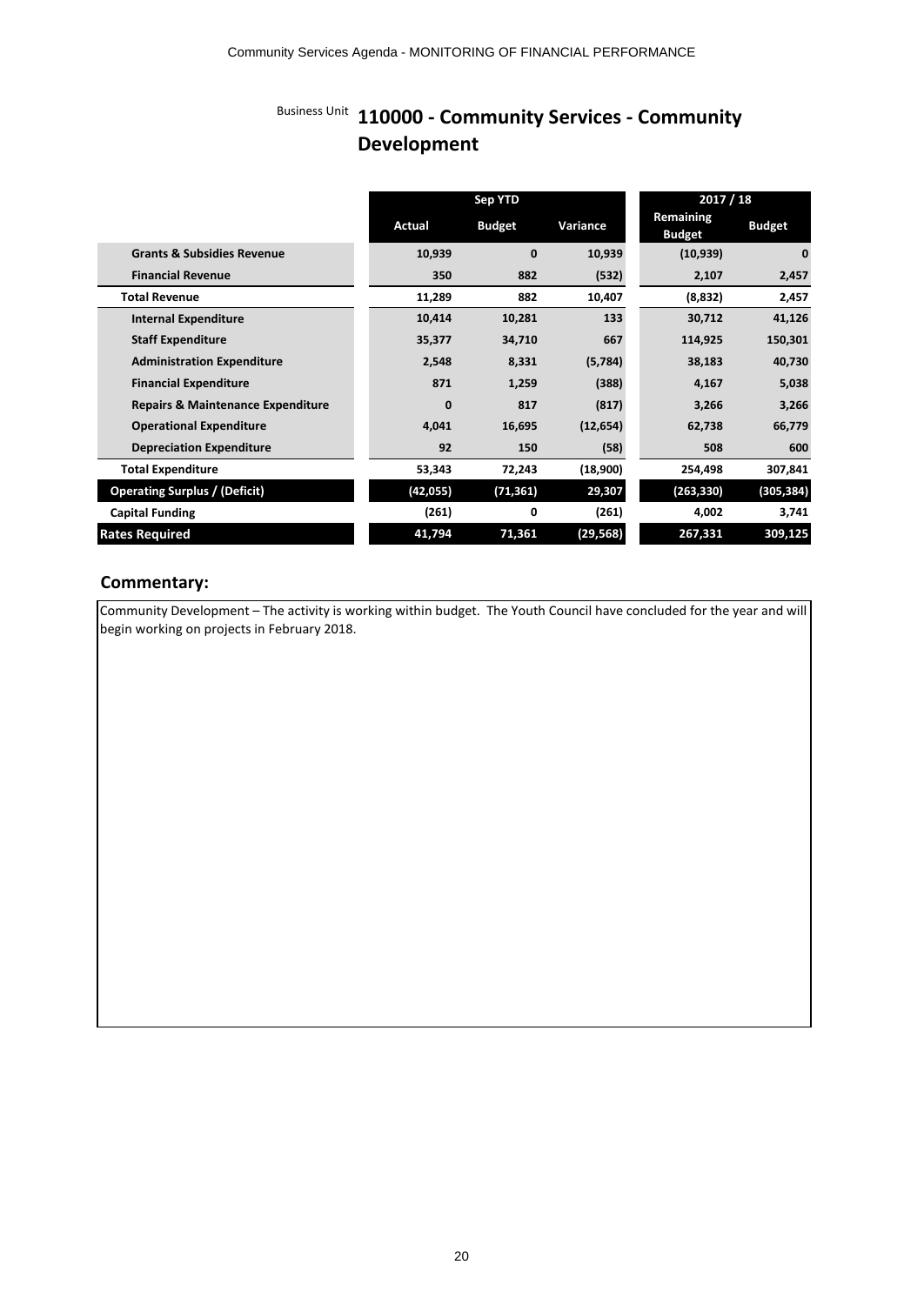Community Services Agenda - MONITORING OF FINANCIAL PERFORMANCE<br>Business Unit **120000 - Community Services - Library** 

|                                              |            | Sep YTD       |           |                            | 2017 / 18     |
|----------------------------------------------|------------|---------------|-----------|----------------------------|---------------|
|                                              | Actual     | <b>Budget</b> | Variance  | Remaining<br><b>Budget</b> | <b>Budget</b> |
| <b>Fees &amp; Charges Revenue</b>            | 29,516     | 39,507        | (9,991)   | 122,617                    | 152,132       |
| <b>Grants &amp; Subsidies Revenue</b>        | 435        | 0             | 435       | 4,211                      | 4,646         |
| <b>Financial Revenue</b>                     | 3,895      | 394           | 3,501     | 25,938                     | 29,833        |
| <b>Total Revenue</b>                         | 33,845     | 39,901        | (6,056)   | 152,766                    | 186,611       |
| <b>Internal Expenditure</b>                  | 279,570    | 279,570       | $\Omega$  | 838,711                    | 1,118,281     |
| <b>Staff Expenditure</b>                     | 497,470    | 516,739       | (19, 270) | 1,738,045                  | 2,235,515     |
| <b>Administration Expenditure</b>            | 63,337     | 51,250        | 12,087    | 141,662                    | 204,999       |
| <b>Financial Expenditure</b>                 | (9, 348)   | 229           | (9,577)   | 10,264                     | 916           |
| <b>Repairs &amp; Maintenance Expenditure</b> | 4,510      | 7,290         | (2,781)   | 31,867                     | 36,377        |
| <b>Operational Expenditure</b>               | 44,513     | 48,079        | (3, 567)  | 147,804                    | 192,317       |
| <b>Depreciation Expenditure</b>              | 151,909    | 197,498       | (45, 588) | 638,081                    | 789,990       |
| <b>Total Expenditure</b>                     | 1,031,961  | 1,100,656     | (68, 695) | 3,546,435                  | 4,578,395     |
| <b>Operating Surplus / (Deficit)</b>         | (998, 115) | (1,060,755)   | 62,639    | (3,393,669)                | (4,391,784)   |
| <b>Capital Expenditure</b>                   | 84,813     | 110,128       | (25, 315) | 388,359                    | 473,172       |
| <b>Capital Funding</b>                       | 0          | 0             | 0         | (39, 873)                  | (39, 873)     |
| <b>Cash Back Depreciation</b>                | 151,909    | 197,498       | (45, 588) | 638,081                    | 789,990       |
| <b>Rates Required</b>                        | 931,019    | 973,385       | (42, 366) | 3,104,073                  | 4,035,092     |

# **Commentary:**

Libraries and Archives are \$42,366 under budget for the first three months to 30 September 2017. Income is \$6,056.00 under budget. Administration Expenditure is over budget because the annual library management software licence has been paid but this figure should be closer to budget as the year progresses. Operating Expenditure is \$62,639 under budget with total rates required being \$42,366 under budget.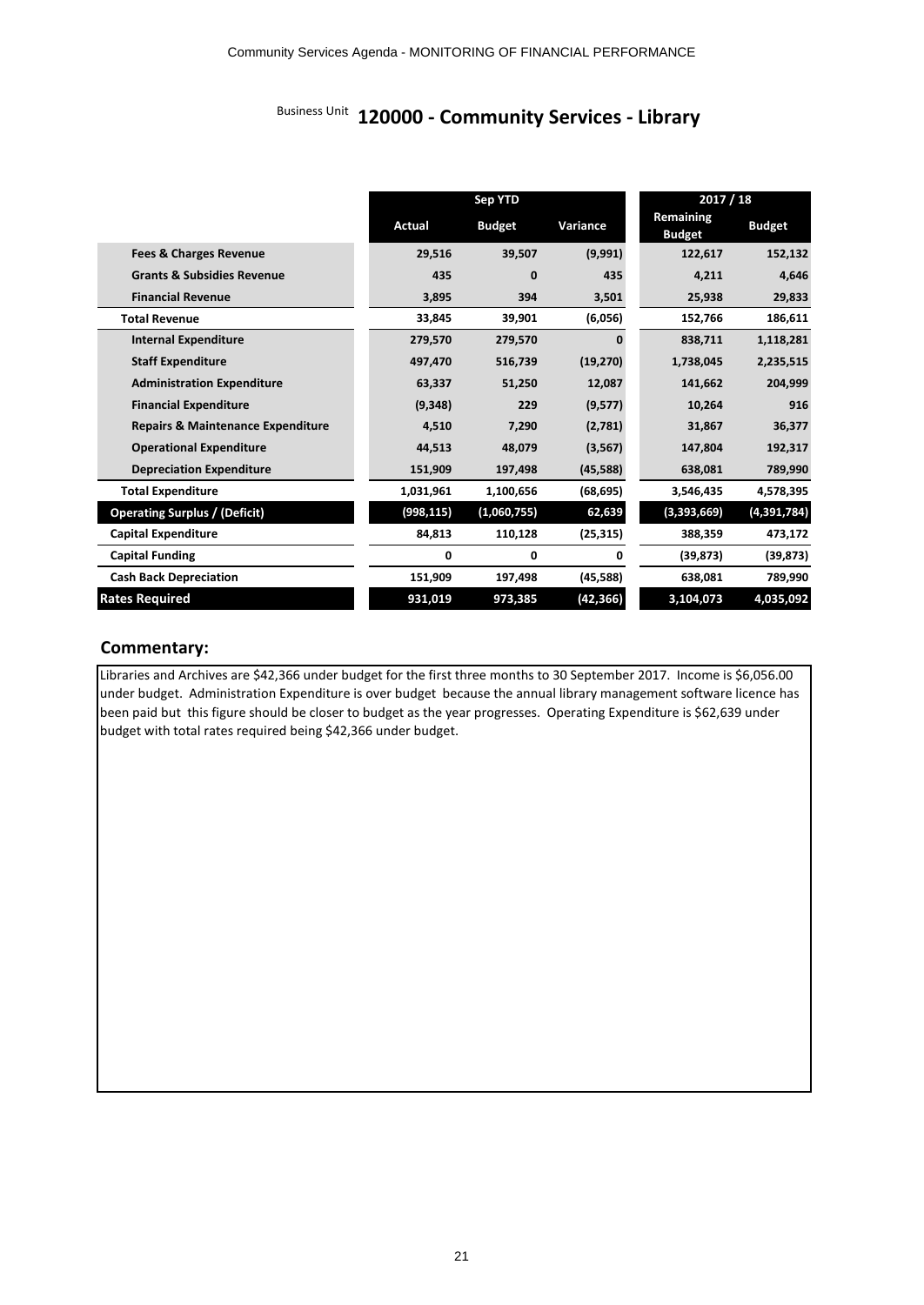Community Services Agenda - MONITORING OF FINANCIAL PERFORMANCE<br>Business Unit 140000 - Community Services - Pools

|                                              |            | <b>Sep YTD</b> |           |                            | 2017 / 18     |
|----------------------------------------------|------------|----------------|-----------|----------------------------|---------------|
|                                              | Actual     | <b>Budget</b>  | Variance  | Remaining<br><b>Budget</b> | <b>Budget</b> |
| <b>Internal Revenue</b>                      | 39,997     | 67,300         | (27, 303) | 229,203                    | 269,200       |
| <b>Fees &amp; Charges Revenue</b>            | 338,092    | 385,439        | (47, 348) | 1,218,615                  | 1,556,707     |
| <b>Grants &amp; Subsidies Revenue</b>        | 0          | 0              | 0         | 134,613                    | 134,613       |
| <b>Financial Revenue</b>                     | 18,110     | 682            | 17,428    | 45,627                     | 63,737        |
| <b>Total Revenue</b>                         | 396,199    | 453,421        | (57, 222) | 1,628,058                  | 2,024,256     |
| <b>Internal Expenditure</b>                  | 479,529    | 479,529        | $\Omega$  | 1,438,587                  | 1,918,116     |
| <b>Staff Expenditure</b>                     | 357,889    | 380,370        | (22, 481) | 1,290,227                  | 1,648,116     |
| <b>Administration Expenditure</b>            | 30,770     | 33,810         | (3,040)   | 104,470                    | 135,240       |
| <b>Financial Expenditure</b>                 | 0          | 336            | (336)     | 1,342                      | 1,342         |
| <b>Grants &amp; Subsidies Expenditure</b>    | 1,770      | 258            | 1,512     | (738)                      | 1,032         |
| <b>Repairs &amp; Maintenance Expenditure</b> | 6,895      | 12,339         | (5, 444)  | 42,460                     | 49,355        |
| <b>Operational Expenditure</b>               | 75,303     | 103,210        | (27, 907) | 337,537                    | 412,841       |
| <b>Depreciation Expenditure</b>              | 6,227      | 5,505          | 722       | 15,794                     | 22,021        |
| <b>Total Expenditure</b>                     | 958,384    | 1,015,357      | (56, 973) | 3,229,679                  | 4,188,063     |
| <b>Operating Surplus / (Deficit)</b>         | (562, 185) | (561, 936)     | (250)     | (1,601,622)                | (2, 163, 807) |
| <b>Capital Expenditure</b>                   | 8,884      | 5,162          | 3,722     | 11,763                     | 20,647        |
| <b>Capital Funding</b>                       | (15, 778)  | 0              | (15, 778) | 14,794                     | (984)         |
| <b>Rates Required</b>                        | 555,291    | 567,097        | (11, 806) | 1,628,179                  | 2,183,471     |

# **Commentary:**

Pools are \$11,806 under budget for the first three months to 30 September 2017.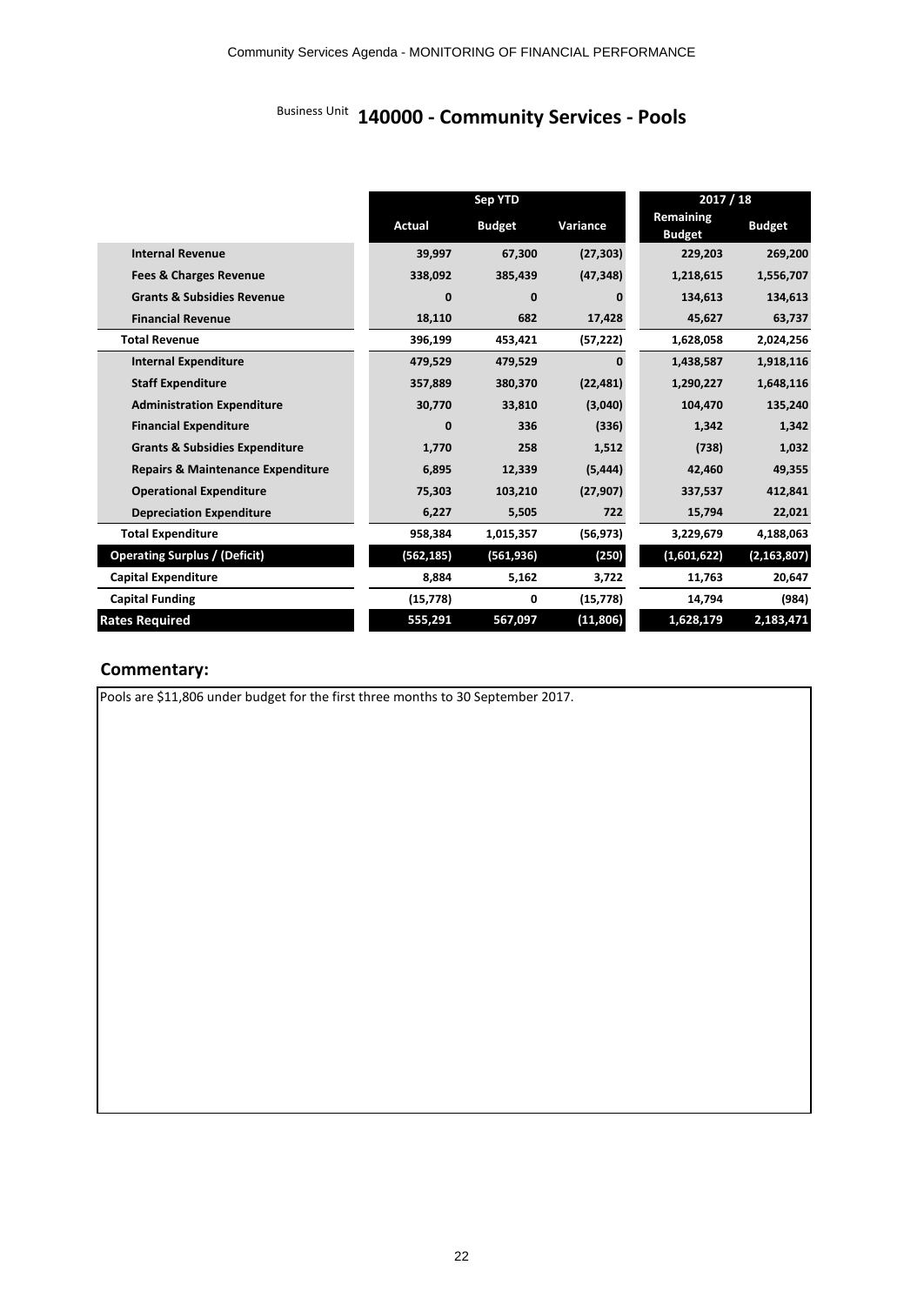# Community Services Agenda - MONITORING OF FINANCIAL PERFORMANCE<br>Business Unit **270000 - Community Services - Housing Care**

|                                      | Sep YTD  |               | 2017 / 18    |                            |               |
|--------------------------------------|----------|---------------|--------------|----------------------------|---------------|
|                                      | Actual   | <b>Budget</b> | Variance     | Remaining<br><b>Budget</b> | <b>Budget</b> |
| <b>Fees &amp; Charges Revenue</b>    | 281,536  | 255,398       | 26,138       | 740,055                    | 1,021,591     |
| <b>Total Revenue</b>                 | 281,536  | 255,398       | 26,138       | 740,055                    | 1,021,591     |
| <b>Internal Expenditure</b>          | 236,685  | 236,685       | $\mathbf{0}$ | 710,053                    | 946,738       |
| <b>Staff Expenditure</b>             | 8,412    | 9,089         | (677)        | 30,766                     | 39,178        |
| <b>Administration Expenditure</b>    | 1,823    | 2,089         | (265)        | 6,531                      | 8,355         |
| <b>Operational Expenditure</b>       | 910      | 1,613         | (703)        | 5,542                      | 6,452         |
| <b>Total Expenditure</b>             | 247,830  | 249,475       | (1,645)      | 752,893                    | 1,000,723     |
| <b>Operating Surplus / (Deficit)</b> | 33,706   | 5,922         | 27,783       | (12, 838)                  | 20,868        |
| <b>Capital Funding</b>               | 0        | 0             | 0            | 20,868                     | 20,868        |
| <b>Rates Required</b>                | (33,706) | (5, 922)      | (27, 783)    | 33,706                     | (0)           |

# **Commentary:**

Housing Care is \$27,783 under budget for the first three months to 30 September 2017. Rental income continues to track ahead of budget owing to higher than budgeted occupany levels. Expenditure is within budget. These will come more into line as the year progresses.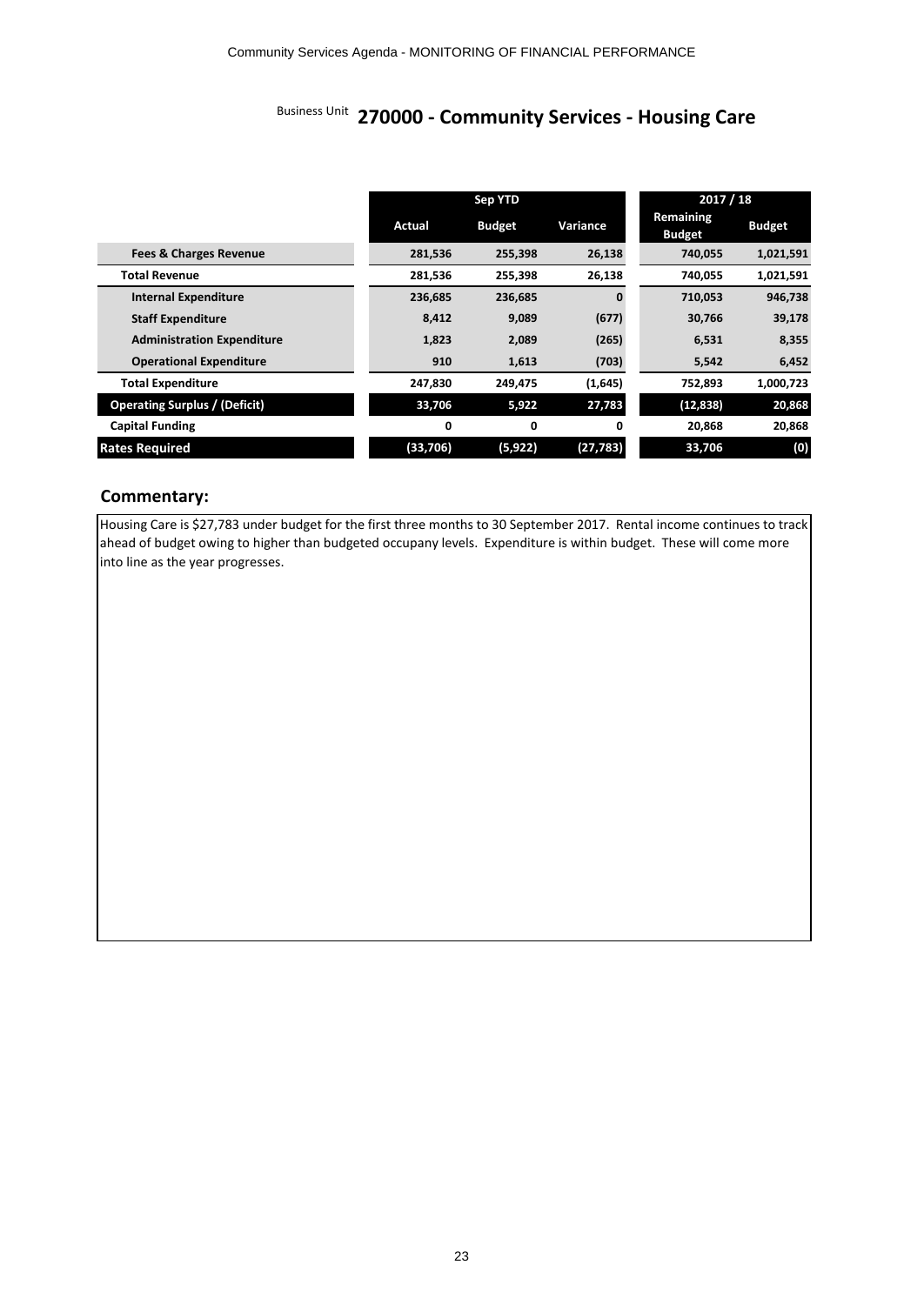# Community Services Agenda - MONITORING OF FINANCIAL PERFORMANCE<br>Business Unit **563400 - Community Services - Bus and Transport**

|                                              | <b>Sep YTD</b> |               | 2017 / 18 |                            |               |
|----------------------------------------------|----------------|---------------|-----------|----------------------------|---------------|
|                                              | Actual         | <b>Budget</b> | Variance  | Remaining<br><b>Budget</b> | <b>Budget</b> |
| <b>Fees &amp; Charges Revenue</b>            | 69,399         | 79,578        | (10, 179) | 265,965                    | 335,364       |
| <b>Grants &amp; Subsidies Revenue</b>        | 237,281        | 264,238       | (26, 957) | 1,017,706                  | 1,254,987     |
| <b>Total Revenue</b>                         | 306,680        | 343,816       | (37, 136) | 1,283,671                  | 1,590,351     |
| <b>Internal Expenditure</b>                  | 37,142         | 37,142        | ŋ         | 111,425                    | 148,566       |
| <b>Staff Expenditure</b>                     | 3,900          | $\mathbf{0}$  | 3,900     | (3,900)                    | 0             |
| <b>Administration Expenditure</b>            | 2,652          | 26,965        | (24, 313) | 124,708                    | 127,360       |
| <b>Repairs &amp; Maintenance Expenditure</b> | 9,222          | $\mathbf{0}$  | 9,222     | (9,222)                    | $\bf{0}$      |
| <b>Operational Expenditure</b>               | 397,592        | 446,305       | (48, 713) | 1,475,058                  | 1,872,650     |
| <b>Depreciation Expenditure</b>              | 4,915          | 8,551         | (3,636)   | 29,290                     | 34,205        |
| <b>Total Expenditure</b>                     | 455,423        | 518,962       | (63, 539) | 1,727,358                  | 2,182,781     |
| <b>Operating Surplus / (Deficit)</b>         | (148, 743)     | (175, 147)    | 26,403    | (443, 687)                 | (592, 430)    |
| <b>Capital Expenditure</b>                   | 0              | 58,750        | (58, 750) | 729,330                    | 729,330       |
| <b>Capital Funding</b>                       | 0              | 0             | 0         | (607, 020)                 | (607, 020)    |
| <b>Cash Back Depreciation</b>                | 4,915          | 8,551         | (3,636)   | 29,290                     | 34,205        |
| <b>Rates Required</b>                        | 143,828        | 225,345       | (81, 517) | 536,707                    | 680,535       |

# **Commentary:**

The Passenger Transport Areas are \$81,517 under budget for the first three months to 30 September 2017. This underspend is in part due to capital work not started and also lower than budgeted operating costs. This will even out as the year progresses.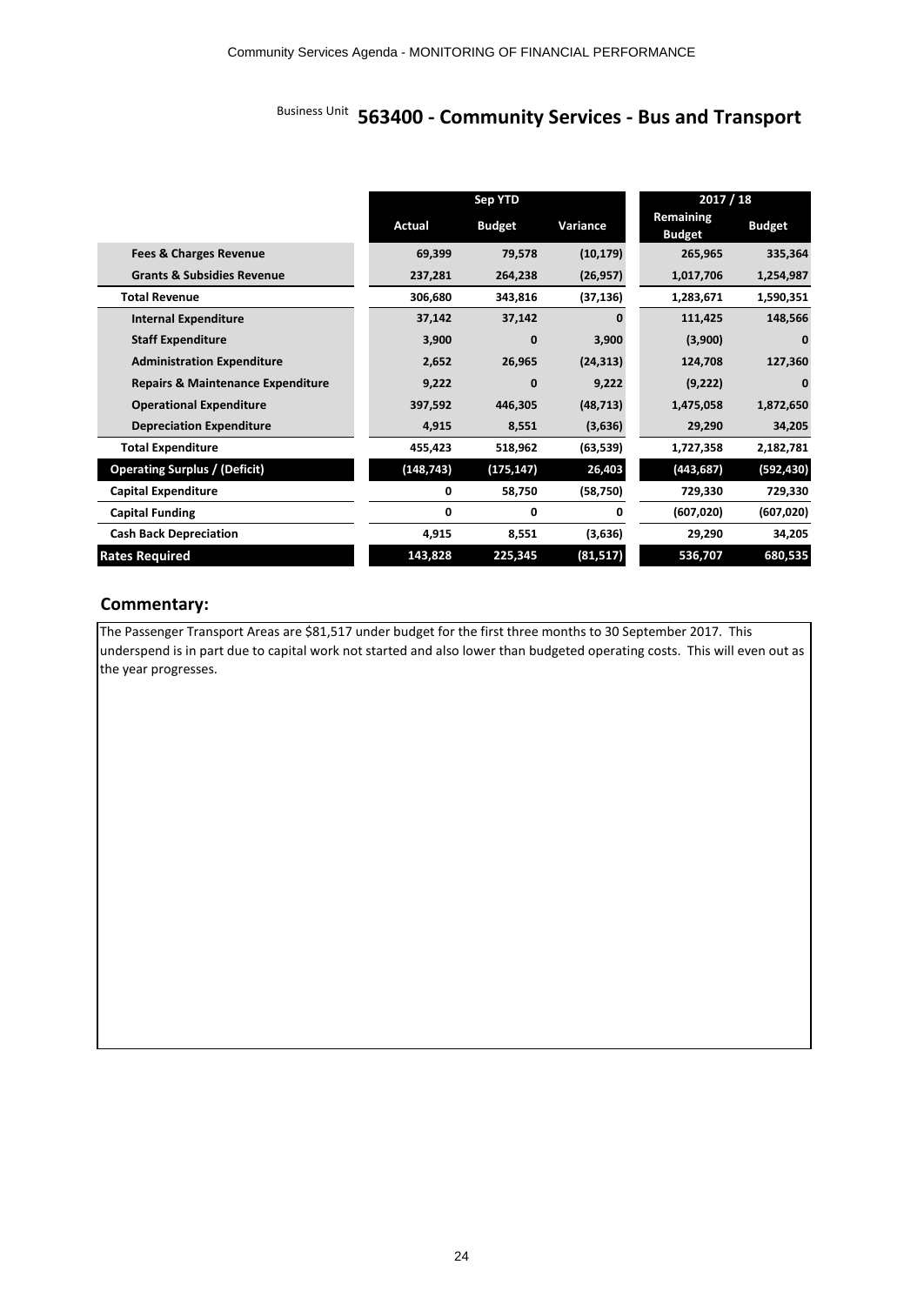# **TO: COMMUNITY SERVICES COMMITTEE**

# **FROM: CHIEF EXECUTIVE**

# **MEETING DATE: MONDAY 27 NOVEMBER 2017**

# **COMMUNITY DEVELOPMENT PROJECTS**

**Report Prepared by:** Mary Napper, Community Development Manager

#### **SUMMARY**

The Invercargill Active Communities and Creative Communities Invercargill funding programmes recently allocated grants. The minutes of the Child Youth and Family Friendly Subcommittee are attached.

#### **RECOMMENDATIONS**

#### **That the report be received.**

#### **IMPLICATIONS**

| 1. | Has this been provided for in the Long Term Plan/Annual Plan?<br>$N/A$ .                                                  |
|----|---------------------------------------------------------------------------------------------------------------------------|
| 2. | Is a budget amendment required?<br>$N/A$ .                                                                                |
| 3. | Is this matter significant in terms of Council's Policy on Significance?<br>$N/A$ .                                       |
| 4. | Implications in terms of other Council Strategic Documents or Council Policy?<br>N/A.                                     |
| 5. | Have the views of affected or interested persons been obtained and is any further<br>public consultation required?<br>N/A |
| 6. | Have the Child, Youth and Family Friendly Policy be considered?<br>Yes.                                                   |

#### **FINANCIAL IMPLICATIONS**

N/A.

#### **CHILD, YOUTH AND FAMILY FRIENDLY SUB-COMMITTEE**

The Child, Youth and Family Friendly Sub-committee minutes of 13 November 2017 meeting are attached (as per Appendix A).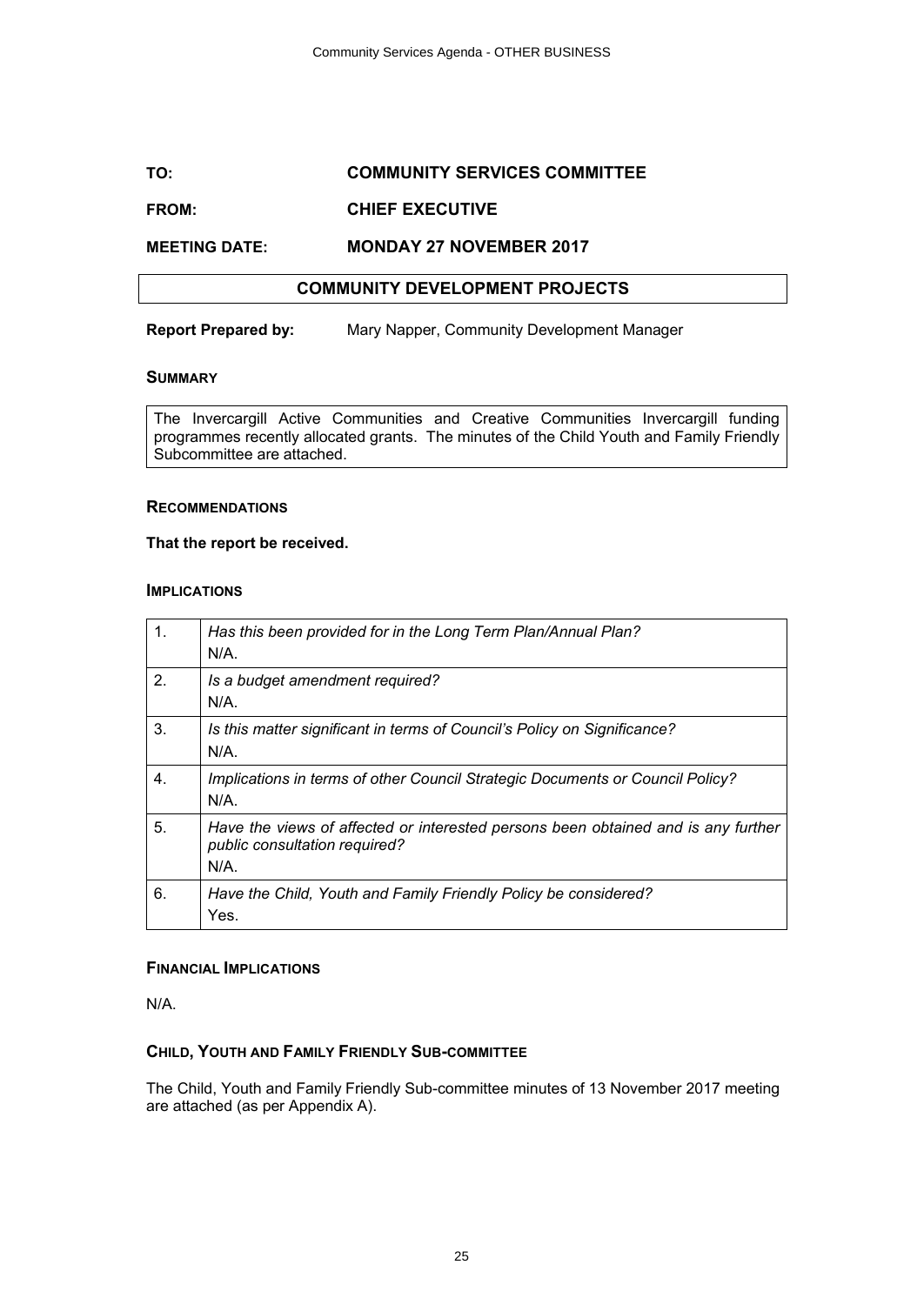The use of the friendly brand continues to expand with Family Works being presented with the brand in November. The brand signage was displayed at the opening of the Disc Golf event held by Sport Southland. Sport Southland are branded to use the signage at any event they are running which meets the criteria for the brand.

#### **GRANT ALLOCATIONS**

The Invercargill Active Communities Funding Programme has allocated \$5,350.00.

The Creative Communities Invercargill Funding programme has allocated \$3,805.00 dollars and tagged \$4,848.00 for applications where extra information has been sought. The next funding round closes at noon on 15 December 2017.

### **Creative Communities Invercargill**

| <b>Applicant</b>              | <b>Project</b>                        | Grant                         |
|-------------------------------|---------------------------------------|-------------------------------|
| <b>Glengarry Community</b>    | <b>Drumming Festival</b>              | further<br>awaiting<br>Tagged |
| <b>Action Group</b>           |                                       | information                   |
| <b>Bluff Promotions</b>       | <b>Summer Sounds Concert</b>          | 51000                         |
| <b>Foveaux Harmony Chorus</b> | Workshops for members                 | further<br>awaiting<br>Tagged |
|                               |                                       | information                   |
| Shakespeare in the Park       | "As You Like It" production in \$2805 |                               |
| Charitable Trust              | Otepuni Gardens                       |                               |

#### **Invercargill Active Communities**

| <b>Applicant</b>                   | <b>Project</b>                                                   | Grant  |
|------------------------------------|------------------------------------------------------------------|--------|
| Sport Down South/Aurora<br>College | School holiday programmes<br>equipment and volunteer<br>training | \$1000 |
| Southland Softball Assoc           | Equipment                                                        | \$750  |
| Southland Badminton                | Online booking system and<br>associated equipment                | \$2000 |
| <b>Southland Softball Assoc</b>    | Bases for playing diamonds                                       | \$1600 |

# \*\*\*\*\*\*\*\*\*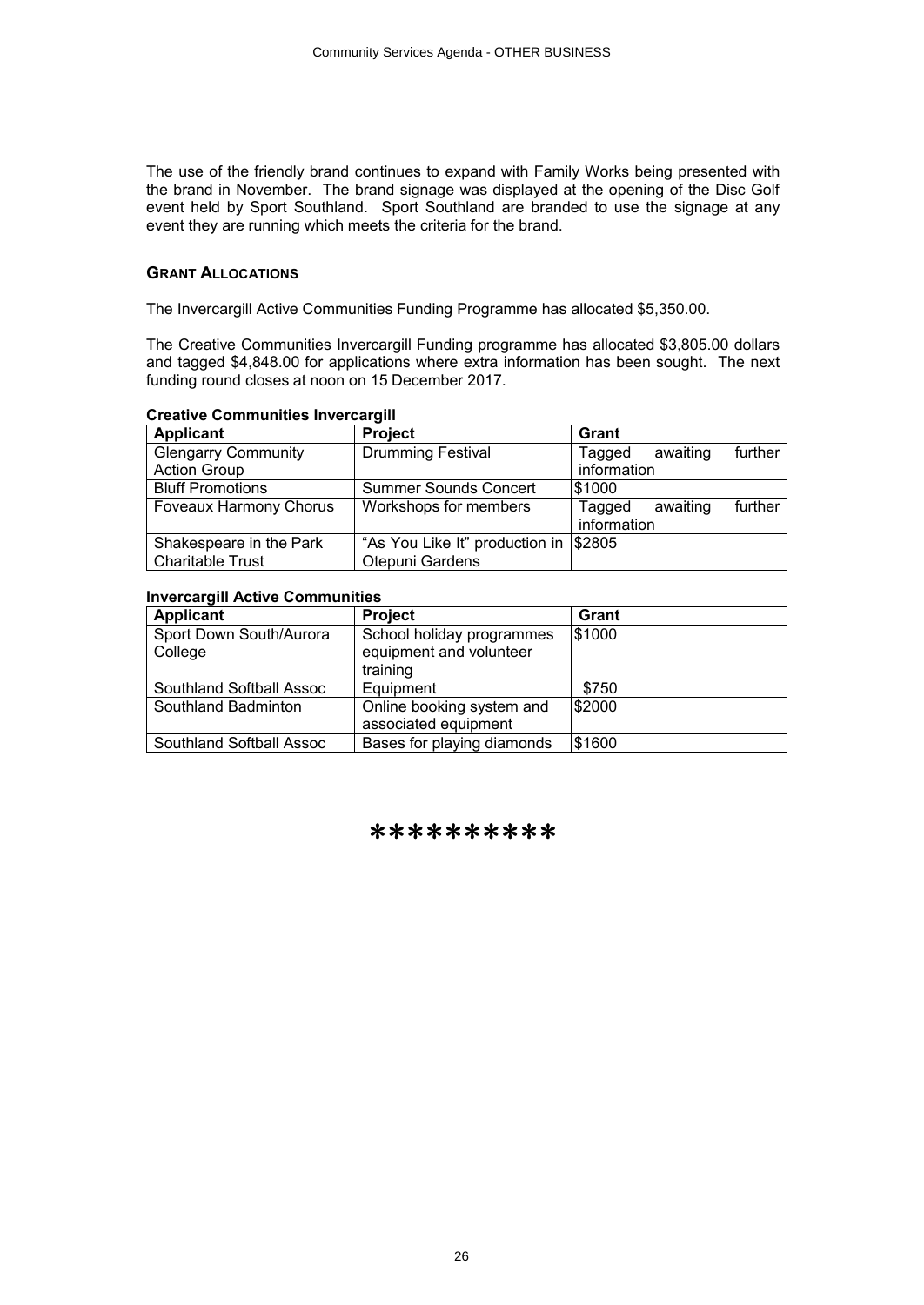#### **MINUTES OF A MEETING OF THE CHILD, YOUTH AND FAMILY FRIENDLY SUB-COMMITTEE HELD IN THE COUNCIL CHAMBER, FIRST FLOOR, CIVIC ADMINISTRATION BUILDING, 101 ESK STREET, INVERCARGILL ON MONDAY 13 NOVEMBER 2017 AT 4.10 PM**

**PRESENT:** Cr D J Ludlow R Thwaites P Ereckson B McDermott A Knowles

**IN ATTENDANCE:** Ms G Crawford – Community Development Officer Ms M Napper – Community Development Manager

#### 1. **APOLOGIES**

Cr R R Amundsen, A McSoriley, H Muhl

Moved B McDermott, seconded R Thwaites and **RESOLVED** that the apologies be accepted.

#### 2. **WELCOME**

The Chairperson welcomed everybody to the meeting.

#### 3. **MINUTES OF THE MEETING HELD ON 17 JULY 2017 AN D MINUTES OF THE MEETING HELD ON 9 OCTOBER 2017**

Moved Cr D Ludlow, seconded, R Thwaites and resolved that the minutes of the 17 July 2017 meeting be accepted.

Moved Cr D Ludlow, seconded, R Thwaites and resolved that the minutes of the 9 October 2017 meeting be accepted.

#### 4. **MATTERS ARISING**

City Walks – Brendon will look into the need for larger footprints on the footpath. A brochure is being developed for the walks.

Sport Southland - Matt has been reminded to look at each event Sport Southland is assisting with to determine if it can be branded. The opening of the Disc Golf course will be branded.

Southland Multisport and Triathlon Club – are holding a monthly event on the stop banks. This is an event for adults and children. Gemma to contact them re branding.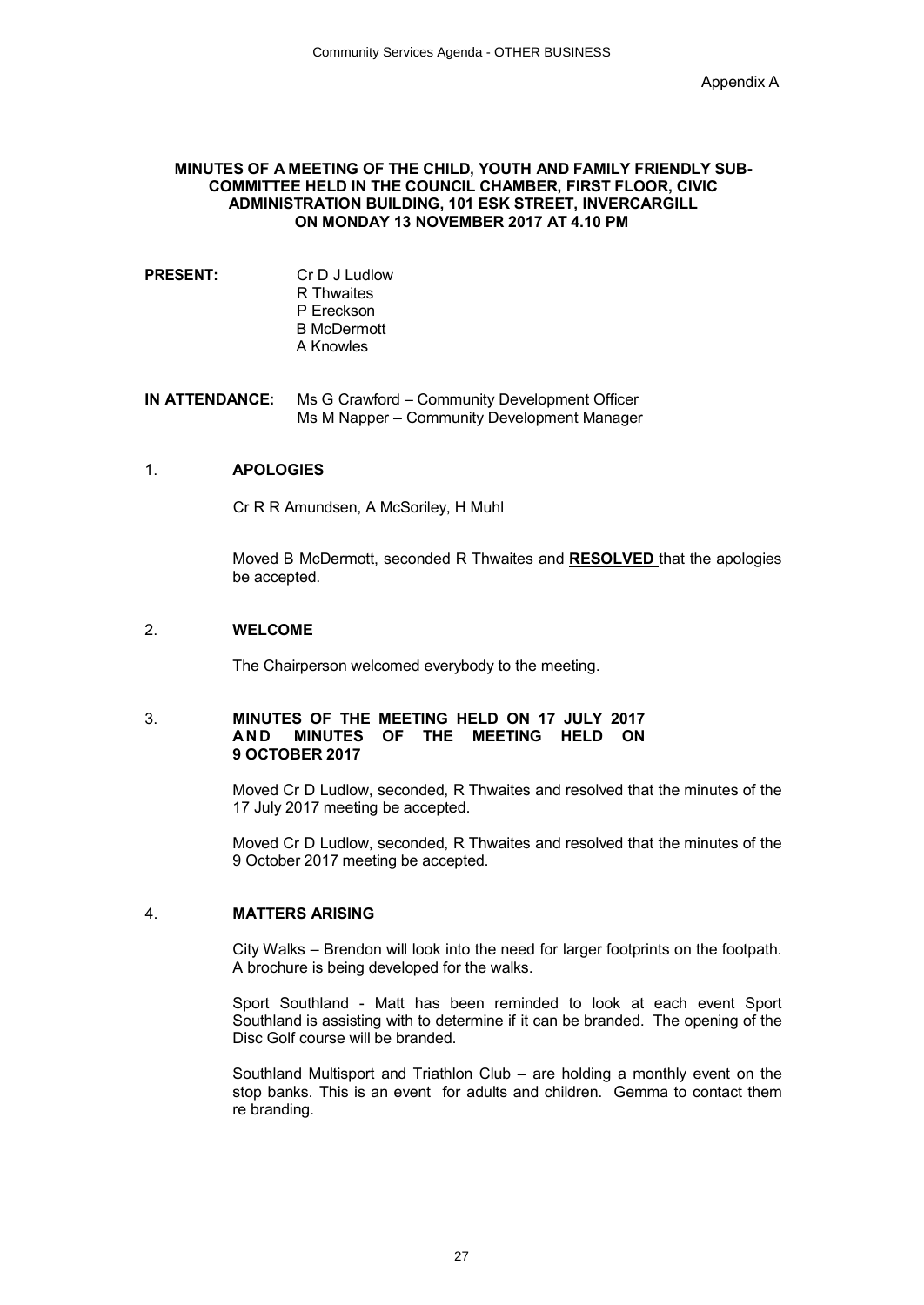## 5. **GENERAL BUSINESS**

The report had been circulated.

## 5.1 **Invercargill CBD Brand**

It was reported that linkage with events and promotions held in the CBD is ongoing. The Matariki Festival was branded friendly and we achieved the providing of non-sweet treats as an alternative reward during the Halloween Trick and Treat event. Our thanks to Public Health South for assisting with the provision of non-sweet treats as well as friendly branded items.

### 5.2 **Brand Promotion**

A copy of the leaflet businesses can display was circulated. This is to be put on the website in jpg format.

## 5.3 **Brand Update**

Family Works will be presented with the brand on 20 November. This will include Family Works branding events they hold that are appropriate to be branded.

ASB Colour Rush event was branded friendly.

Branding of other events includes Southland Rocks and the South Alive world record attempt for the most pats on the back.

# 5.4 **Smokefree Areas Policy**

The policy has been adopted by the Council. General discussion included the difficulty for some businesses to provide a place for staff to smoke which is out of public sight. Amanda is to discuss with the SIT Downtown Campus. Discussions on Facebook have been positive which is excellent. Enforcing the policy will be the responsibility of the public.

#### 5.5 **Workplan 2018**

It was suggested that we have a workplan for 2018. "Sugar free drinks/sugar drinks free" was suggested for our February meeting. It would be aspirational if all Council facilities were water only.

# 5.6 **Meeting Dates 2018**

February 12, March 26, May 7, June 18, July 30, September 3, October 8, November 12.

# 6. **URGENT BUSINESS**

Nil